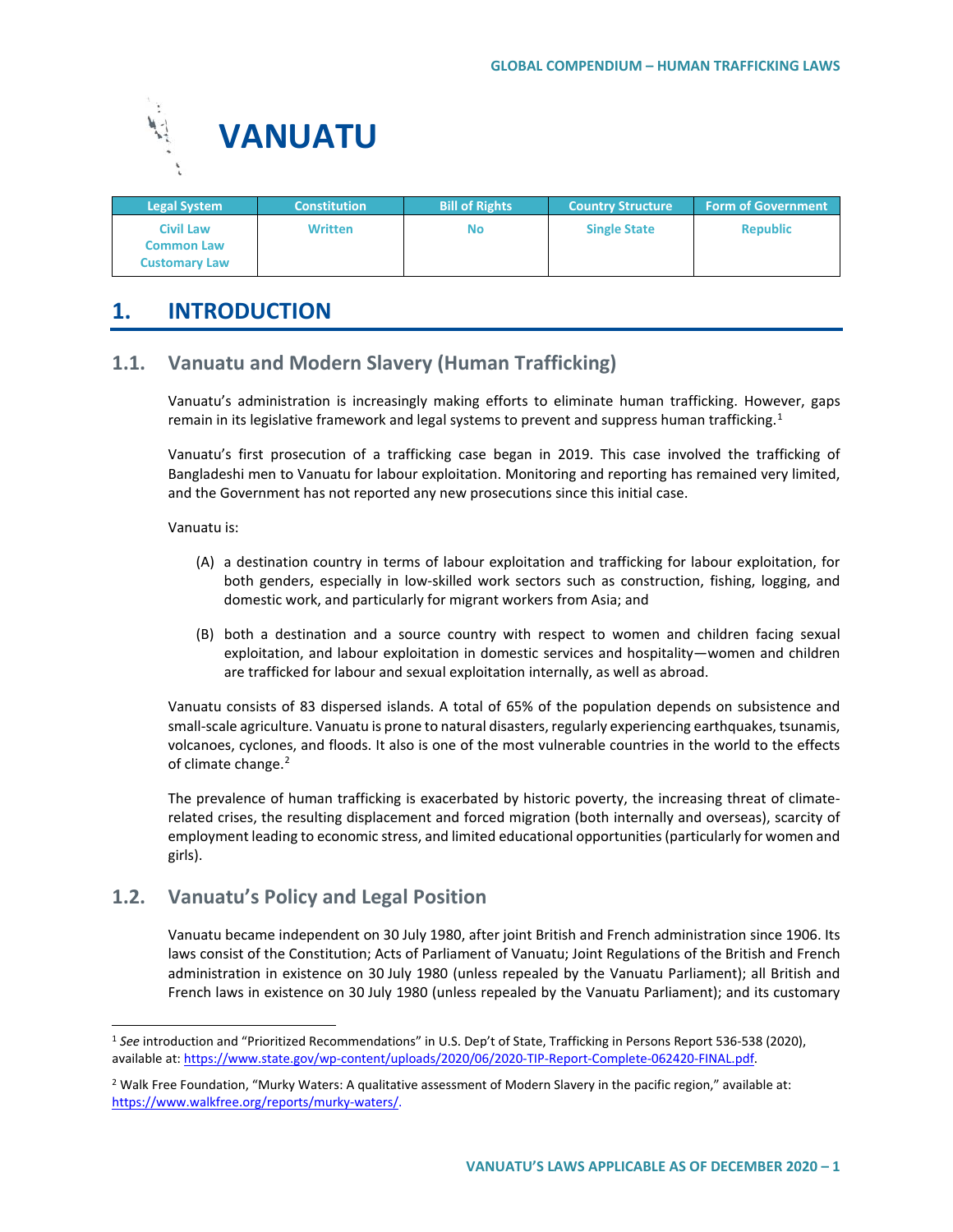laws. $3$  The legal system is a hybrid, incorporating French civil law, English common law and equity, and customary law.

Laws relevant to slavery, slavery-like conditions, and human trafficking, are primarily contained in five statutes:[4](#page-1-1)

- 1. Penal Code Act (**Penal Code**),[5](#page-1-2)
- 2. Control of Marriage Act, $6$
- 3. Counter Terrorism and Transnational Organised Crime Act (**CTTOC Act**),[7](#page-1-4)
- 4. Employment  $Act<sub>1</sub><sup>8</sup>$  $Act<sub>1</sub><sup>8</sup>$  $Act<sub>1</sub><sup>8</sup>$  and
- 5. Immigration Act 2010 (**Immigration Act**).[9](#page-1-6)

The Vanuatu Government has adopted policies that are aimed at mitigating the root causes of labour exploitation and sexual exploitation, including:

• Education and Training Sector Strategic Plan 2020–2030. This Plan aims to increase participation in education particularly for children in remote areas, and to foster equal access to education for girls.<sup>[10](#page-1-7)</sup>

<span id="page-1-3"></span><sup>6</sup> Laws of the Republic of Vanuatu - Consolidated Edition 2006, Chapter 45, Control of Marriage Act (enacted 1966).

<span id="page-1-5"></span><sup>8</sup> Laws of the Republic of Vanuatu - Consolidated Edition 2006, Chapter 160, Employment Act (enacted 1983), as subsequently amended by Employment (Amendment) Act 2008, Employment (Amendment) Act 2010, Statute Law (Miscellaneous Provisions) Act 2014, Statute Law (Miscellaneous Provisions) Act 2016, and Employment (Amendment) Act 2019.

<span id="page-1-0"></span> <sup>3</sup> Pacific Inlands Legal Information Institute, "Vanuatu Other Materials," available at:

[http://www.paclii.org/countries/vu\\_other\\_materials.html.](http://www.paclii.org/countries/vu_other_materials.html) The Constitution provides for the continuation of British and French Joint Regulations and British and French laws and recognition of customary laws (Constitution Article 95).

<span id="page-1-1"></span><sup>4</sup> Pacific Islands Legal Information Institute has a database that provides access to Acts of the Vanuatu Parliament. As of the date this summary is compiled, June 2021, the database included copies of Acts up to the end of December 2019, and a list of Acts passed in 2020. The Institute also provides access to Laws of the Republic of Vanuatu - Consolidated Edition 2006, which contains consolidated Acts of Parliament up to the end of 2005. *See* website at: [http://www.paclii.org/countries/vu.html.](http://www.paclii.org/countries/vu.html)

<span id="page-1-2"></span><sup>5</sup> Laws of the Republic of Vanuatu - Consolidated Edition 2006, Chapter 135, Penal Code Act (enacted 1981), as subsequently amended by Penal Code (Amendment) Act 2006, Penal Code (Amendment) Act 2007, Penal Code (Amendment) Act 2016, Penal Code (Amendment) Act 2017, and Statute Law (Miscellaneous Provisions) Act 2017.

<span id="page-1-4"></span> $<sup>7</sup>$  Laws of the Republic of Vanuatu - Consolidated Edition 2006, Chapter 313, Counter Terrorism and Transnational Organised</sup> Crime Act (enacted 2005), as subsequently amended by Counter Terrorism and Transnational Organised Crime (Amendment) Act 2008, Counter Terrorism and Transnational Organised Crime (Amendment) Act 2012, Counter Terrorism and Transnational Organised Crime (Amendment) Act 2014, and Counter Terrorism and Transnational Organised Crime (Amendment) Act 2017.

<span id="page-1-6"></span><sup>9</sup> Immigration Act 2010 as amended by Immigration (Amendment) Act 2013, Immigration (Amendment) Act 2014, Immigration (Amendment) Act 2016, Statute Law (Miscellaneous Provisions) Act 2017, Immigration (Amendment) Act 2018 and Statute Law (Miscellaneous Provisions) Act 2019.

<span id="page-1-7"></span><sup>10</sup> Vanuatu Education and Training Sector Strategic Plan 2020 – 2030 published by the Government of Vanuatu June 2020 (Ministry of Education and Training), available at: [https://www.globalpartnership.org/content/education-and-training-sector](https://www.globalpartnership.org/content/education-and-training-sector-strategic-plan-2020-2030-vanuatu)[strategic-plan-2020-2030-vanuatu.](https://www.globalpartnership.org/content/education-and-training-sector-strategic-plan-2020-2030-vanuatu)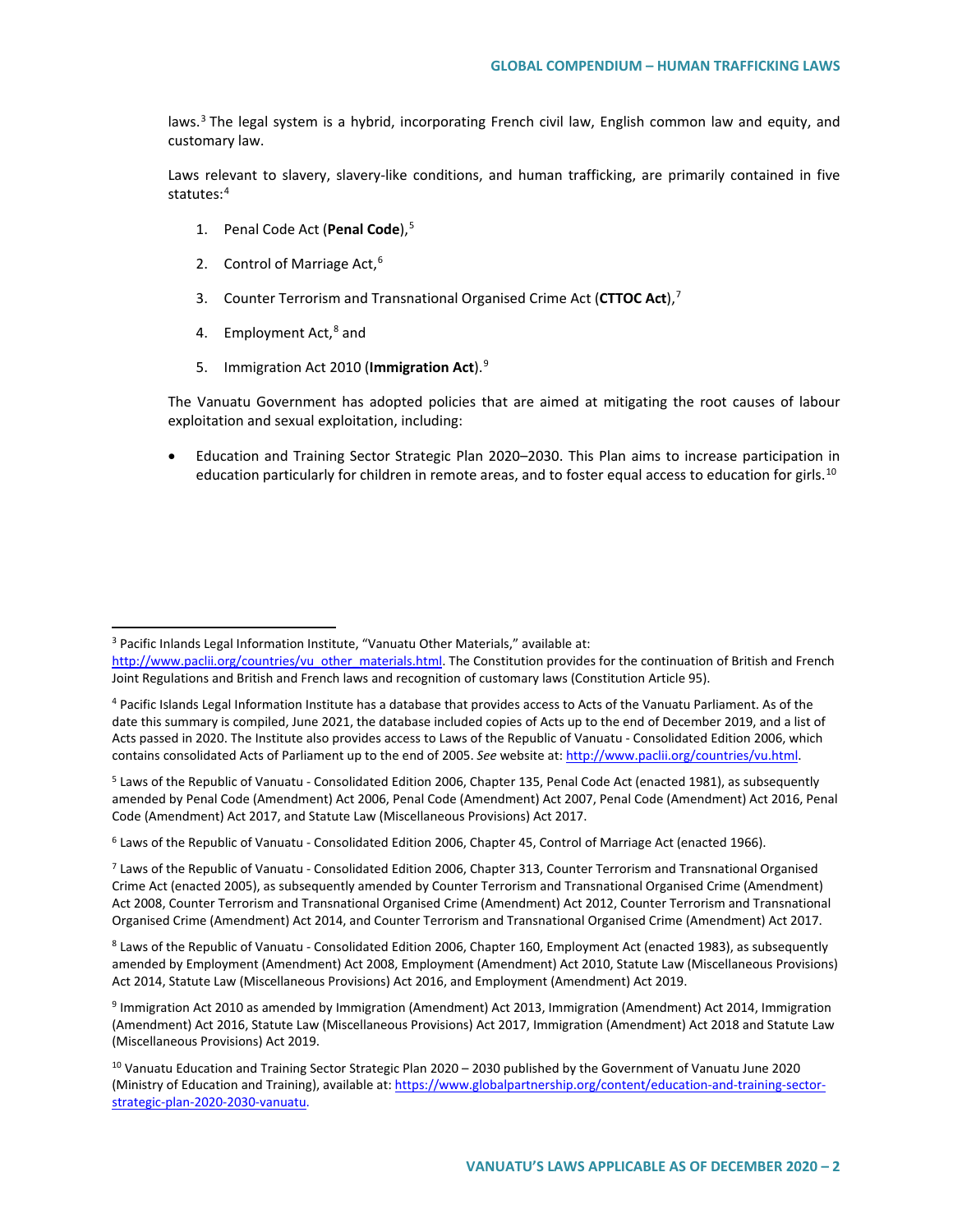- Vanuatu is a member of the Melanesian Spearhead Group Skills Movement Scheme, along with Fiji, Papua New Guinea, and the Solomon Islands.<sup>[11](#page-2-0)</sup> The Scheme facilitates the temporary movement of nationals between these countries for employment purposes.<sup>[12](#page-2-1)</sup>
- Vanuatu's Climate Change and Disaster Risk Reduction Policy 2016–2030. This Policy addresses the recovery needs of individuals who have been displaced because of natural disasters or the effects of climate change. $13$

Although Vanuatu has made significant improvements to its approach to combat human trafficking, a comprehensive national policy or strategy would require more resources, research, data, and awareness of human trafficking.<sup>[14](#page-2-3)</sup> Following a study on the scope of human trafficking and people smuggling in Vanuatu, the International Organisation for Migration (**IOM**) made a number of recommendations for improving Vanuatu's response.<sup>[15](#page-2-4)</sup> These recommendations included, among others, developing a national action plan to prevent and combat human trafficking and people smuggling, conducting regular multi-agency training, implementing multidisciplinary coordination meetings to ensure a common approach and to share good practices among agencies, and appointing a senior police officer or Ministry of Justice official to act as a National Coordinator with the responsibility of collating statistics and producing reports.

Whilst acknowledging Vanuatu's increased efforts to prevent trafficking, the U.S. Department of State's 2021 Trafficking in Persons Report on Vanuatu noted a number of ways in which the Government could improve its response.<sup>[16](#page-2-5)</sup> For example, the Government could conduct systematic anti-trafficking awareness campaigns, establish a trafficking hotline, make efforts to reduce the demand for commercial sex, and develop an adequate system for researching and assessing the scope of its human trafficking problem and evaluating its anti-trafficking efforts.

# **2. OVERVIEW OF VANUATU'S LEGAL APPROACH TO COMBATING MODERN SLAVERY AND HUMAN TRAFFICKING**

### **2.1. Vanuatu's Regional and International Law Obligations**

### *2.1.1. Fundamental human rights*

Vanuatu has signed a number of international conventions relevant to labour standards and migration.

It has ratified many conventions:

Convention Concerning Forced or Compulsory Labour, 1930

Abolition of Forced Labour Convention, 1957

<span id="page-2-0"></span> <sup>11</sup> [https://msgsec.info/msg-skills-movement-scheme/.](https://msgsec.info/msg-skills-movement-scheme/)

<span id="page-2-1"></span><sup>&</sup>lt;sup>12</sup> New Zealand's Recognised Seasonal Employer Scheme and Australia's Pacific Labour Scheme and Seasonal Worker Programme facilitate seasonal employment opportunities for workers in the Pacific Islands including Vanuatu. *See* websites at: [https://www.dese.gov.au/seasonal-worker-programme;](https://www.dese.gov.au/seasonal-worker-programme) [https://www.dfat.gov.au/geo/pacific/engagement/pacific-labour](https://www.dfat.gov.au/geo/pacific/engagement/pacific-labour-mobility)[mobility;](https://www.dfat.gov.au/geo/pacific/engagement/pacific-labour-mobility) [https://www.immigration.govt.nz/about-us/research-and-statistics/research-reports/recognised-seasonal-employer](https://www.immigration.govt.nz/about-us/research-and-statistics/research-reports/recognised-seasonal-employer-rse-scheme)[rse-scheme.](https://www.immigration.govt.nz/about-us/research-and-statistics/research-reports/recognised-seasonal-employer-rse-scheme)

<span id="page-2-2"></span><sup>&</sup>lt;sup>13</sup> [https://policy.asiapacificenergy.org/sites/default/files/vanuatu\\_cc\\_drr\\_policy\\_minus\\_att4v4.pdf.](https://policy.asiapacificenergy.org/sites/default/files/vanuatu_cc_drr_policy_minus_att4v4.pdf)

<span id="page-2-3"></span><sup>&</sup>lt;sup>14</sup> [https://www.iom.int/sites/default/files/our\\_work/DMM/MAD/traffi1.pdf.](https://www.iom.int/sites/default/files/our_work/DMM/MAD/traffi1.pdf)

<span id="page-2-4"></span><sup>15</sup> [https://www.iom.int/sites/default/files/our\\_work/DMM/MAD/traffi1.pdf.](https://www.iom.int/sites/default/files/our_work/DMM/MAD/traffi1.pdf)

<span id="page-2-5"></span><sup>16</sup> [https://www.state.gov/reports/2021-trafficking-in-persons-report/vanuatu/.](https://www.state.gov/reports/2021-trafficking-in-persons-report/vanuatu/)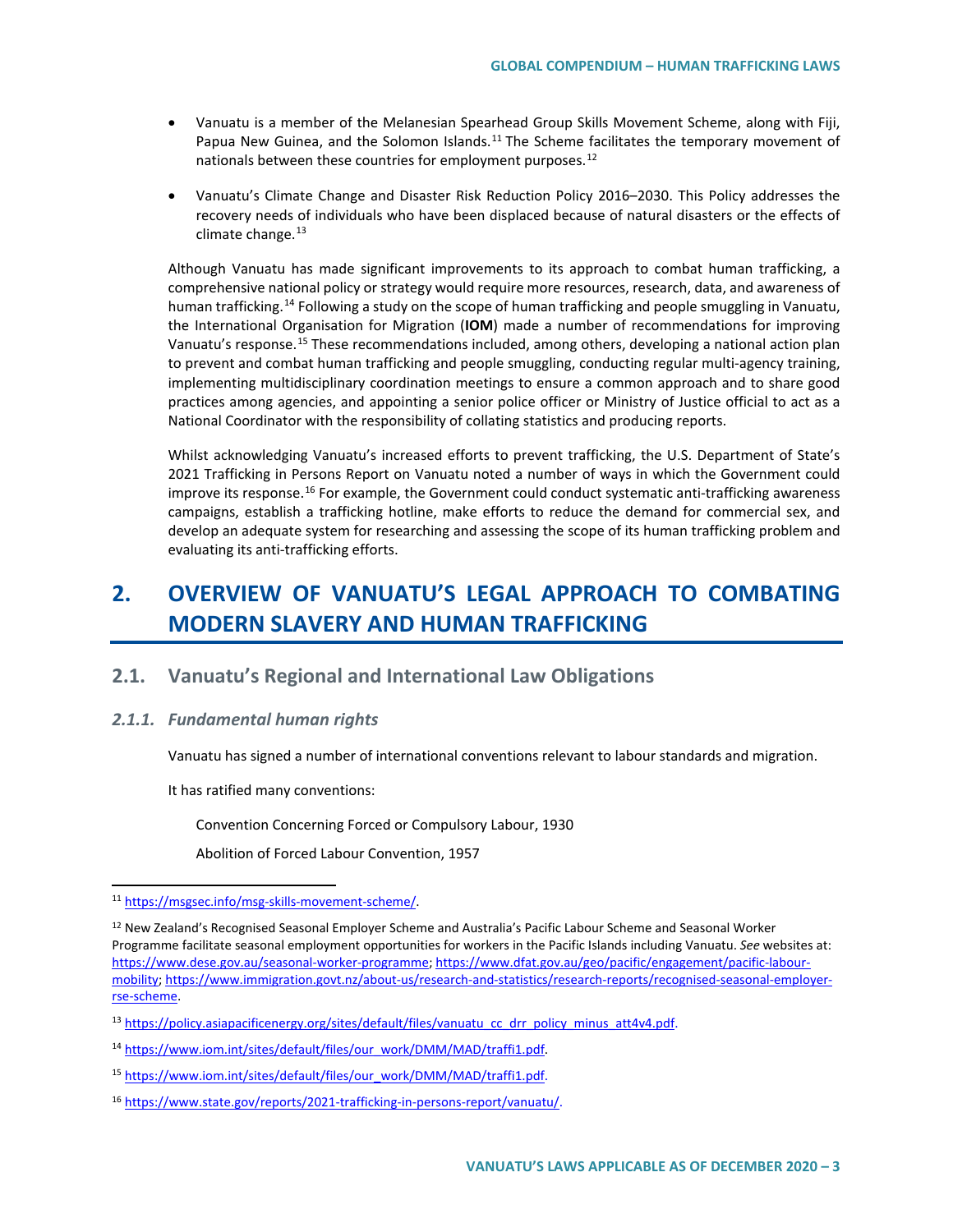Right to Organise and Collective Bargaining Convention, 1949

Discrimination (Employment and Occupation) Convention, 1958

Convention on the Elimination of All forms of Discrimination against Women, 1979 (and Optional Protocol to the Convention on the Elimination of All Forms of Discrimination against Women)

United Nations Convention on the Law of the Sea (1982)

Convention on the Rights of the Child (**CRC**), 1989

Worst Forms of Child Labour Convention, 1999.

However, Vanuatu has not ratified several other conventions:

International Labour Organization (**ILO**) Migration for Employment Convention (Revised), 1949 (No. 97)

Convention relating to the Status of Refugees, 1951

Convention relating to the Status of Stateless Persons, 1954

Convention on the Reduction of Statelessness, 1961

United Nations 1956 Supplementary Convention on the Abolition of Slavery, the Slave Trade, and Institutions and Practices Similar to Slavery

ILO Migrant Workers (Supplementary Provisions) Convention, 1975 (No. 143)

International Convention on the Protection of the Rights of All Migrant Workers and Members of Their Families (**ICRMW**), 1990.

The Government of Vanuatu cooperates with the Office of the United Nations High Commissioner for Refugees in providing protection and assistance to internally displaced persons, refugees, asylum seekers, stateless persons, and other persons of concern.<sup>[17](#page-3-0)</sup>

Vanuatu has ratified the United Nations Convention against Transnational Organised Crime,<sup>[18](#page-3-1)</sup> but it has not signed two supplementary Protocols: the Protocol to Prevent, Suppress and Punish Trafficking in Persons Especially Women and Children;<sup>[19](#page-3-2)</sup> and the Protocol against the Smuggling of Migrants by Land, Sea and Air.<sup>[20](#page-3-3)</sup>

Vanuatu is a member of the Melanesian Spearhead Group (**MSG**) Skills Movement Scheme, which is governed by a memorandum of understanding with Fiji, Papua New Guinea, and the Solomon Islands.<sup>[21](#page-3-4)</sup> The MSG Skills Movement Scheme aims to facilitate the temporary movement of nationals among these

<span id="page-3-0"></span><sup>&</sup>lt;sup>17</sup> Country Reports on Human Rights Practices for 2018, published by the U.S. Department of State, Bureau of Democracy, Human Rights and Labor, "Vanuatu 2018 Human Rights Report," available at[: https://www.state.gov/wp](https://www.state.gov/wp-content/uploads/2019/03/VANUATU-2018.pdf)[content/uploads/2019/03/VANUATU-2018.pdf.](https://www.state.gov/wp-content/uploads/2019/03/VANUATU-2018.pdf)

<span id="page-3-1"></span><sup>&</sup>lt;sup>18</sup> United Nations Convention against Transnational Organized Crime adopted by the UN General Assembly: 15 November 2000, by resolution 55/25, available at[: https://www.unodc.org/unodc/en/organized-crime/intro/UNTOC.html.](https://www.unodc.org/unodc/en/organized-crime/intro/UNTOC.html)

<span id="page-3-2"></span><sup>&</sup>lt;sup>19</sup> Protocol to Prevent, Suppress and Punish Trafficking in Persons Especially Women and Children, supplementing the United Nations Convention against Transnational Organised Crime, adopted by General Assembly resolution 55/25 of 15 November 2000.

<span id="page-3-3"></span><sup>&</sup>lt;sup>20</sup> Protocol against the Smuggling of Migrants by Land, Sea and Air, supplementing the United Nations Convention against Transnational Organized Crime, supplementing the United Nations Convention against Transnational Organised Crime, adopted by General Assembly resolution 55/25 of 15 November 2000.

<span id="page-3-4"></span><sup>21</sup> [https://msgsec.info/.](https://msgsec.info/)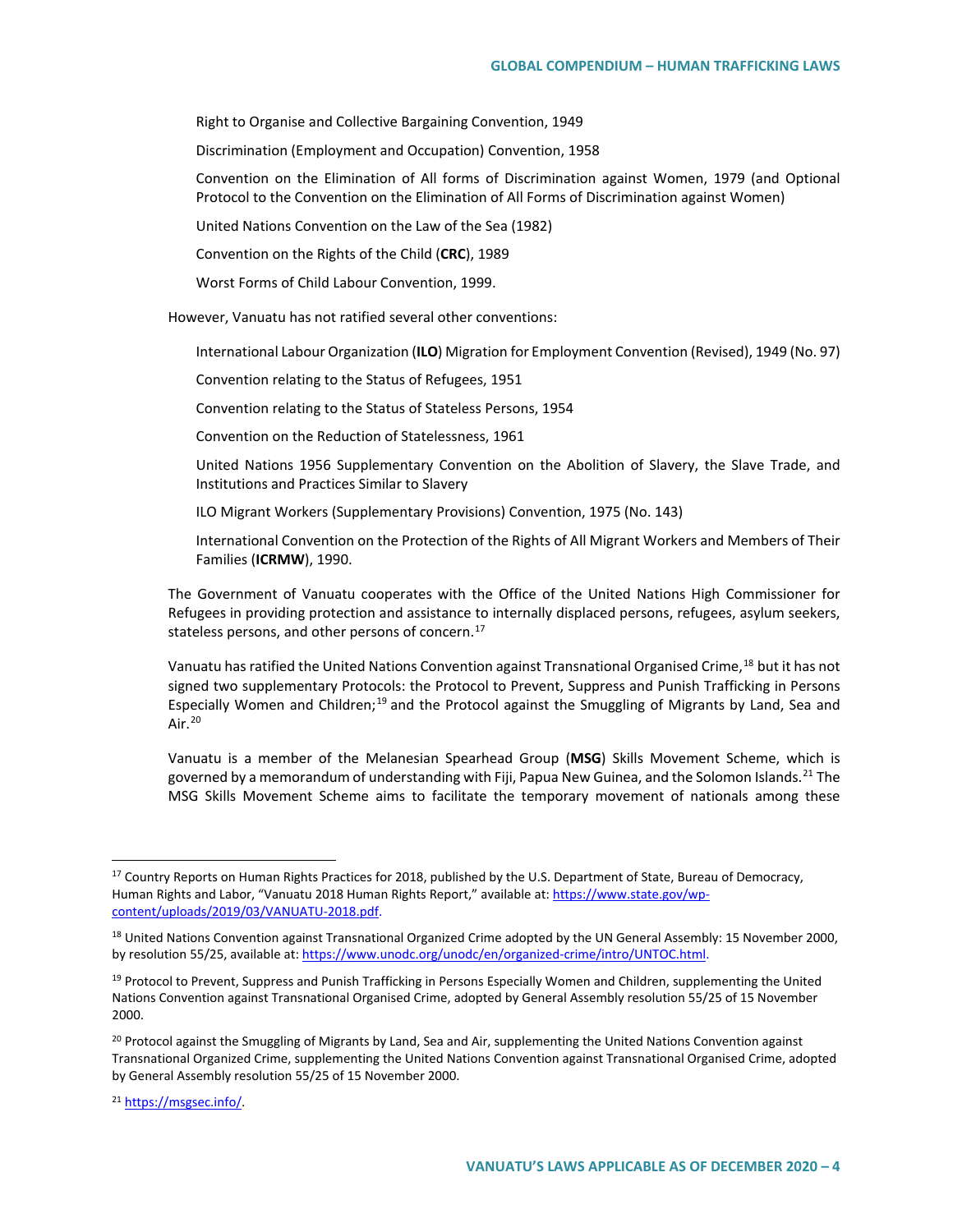countries for employment purposes. Vanuatu is also a member of the New Zealand Recognised Seasonal Employer Scheme and the Australian Government's Seasonal Worker Programme.

Vanuatu does not have a separate Bill of Rights; however the Constitution recognises fundamental rights and freedoms of the individual in terms that are partially modelled on the United Nations Universal Declaration of Human Rights.

#### *2.1.2. Slavery and trafficking*

Vanuatu is a member of the Bali Process on People Smuggling, Trafficking in Persons, and Related Transnational Crime,<sup>[22](#page-4-0)</sup> which "is a forum for policy dialogue, information sharing and practical cooperation to help the region address these challenges." Australia and Indonesia are the co-chairs. The United Nations High Commissioner for Refugees, the International Organization for Migration, the United Nations Office of Drugs and Crime, and the International Labour Organization are also members. The 2016 Declaration adopted by the Sixth Bali Process Ministerial Conference, and the 2018 Declaration adopted by the Seventh Bali Process Ministerial Conference, set out principles and regional goals for managing irregular migration.

Vanuatu is a member of the Pacific Islands Forum, which fosters regional co-operation on a range of mainly economic issues (including climate change and sustainable development).<sup>[23](#page-4-1)</sup> Vanuatu is not a member of the Asia Pacific Forum of National Human Rights Institutions.<sup>[24](#page-4-2)</sup>

### *2.1.3. Effect under Vanuatu's law*

Under the Constitution, treaties negotiated by the Government shall be presented to Parliament for ratification when they concern international organisations, peace, or trade; commit the expenditure of public funds; affect the status of people; require amendment of Vanuatu's laws; or provide for the transfer, exchange, or annexing of territory.<sup>[25](#page-4-3)</sup>

The Constitution does not provide for automatic application of international law, or require Parliament or the judiciary to consider international law.

The Supreme Court of Vanuatu has held that a convention, once ratified by Parliament, is binding on the Republic, and the courts may enforce a provision of a convention where no specific legislation is required to implement that term.<sup>[26](#page-4-4)</sup> It also held that the court's discretion under the Matrimonial Causes Act (section 15) to "make such provision as appears just with respect to custody, maintenance and education of the children of the marriage" must be exercised having regard to Article 3(1) of the Convention on the Rights of the Child. Courts have followed this approach in subsequent custody decisions that refer to the Convention on the Rights of the Child.<sup>[27](#page-4-5)</sup>

<span id="page-4-5"></span><sup>27</sup> Examples: *Tally v. Tally* [2012] VUSC 122; *Kong v. Kong* [2000] VUCA 8.

<span id="page-4-0"></span> <sup>22</sup> [https://www.baliprocess.net/.](https://www.baliprocess.net/)

<span id="page-4-1"></span><sup>23</sup> [https://www.forumsec.org/.](https://www.forumsec.org/)

<span id="page-4-2"></span><sup>24</sup> [https://www.asiapacificforum.net/.](https://www.asiapacificforum.net/)

<span id="page-4-3"></span><sup>&</sup>lt;sup>25</sup> Constitution Article 26.

<span id="page-4-4"></span><sup>26</sup> *Molu v. Molu No 2* [1998] VUSC 15: Convention on the Rights of the Child, ratified by Parliament by Ratification Act No 26 of 1992, Article 3(1): "In all actions concerning children, whether undertaken by public or private social welfare institutions, courts of law, administrative authorities or legislative bodies, *the best interests of the child shall be a primary consideration."* (Article 3(1) as quoted in the judgement.)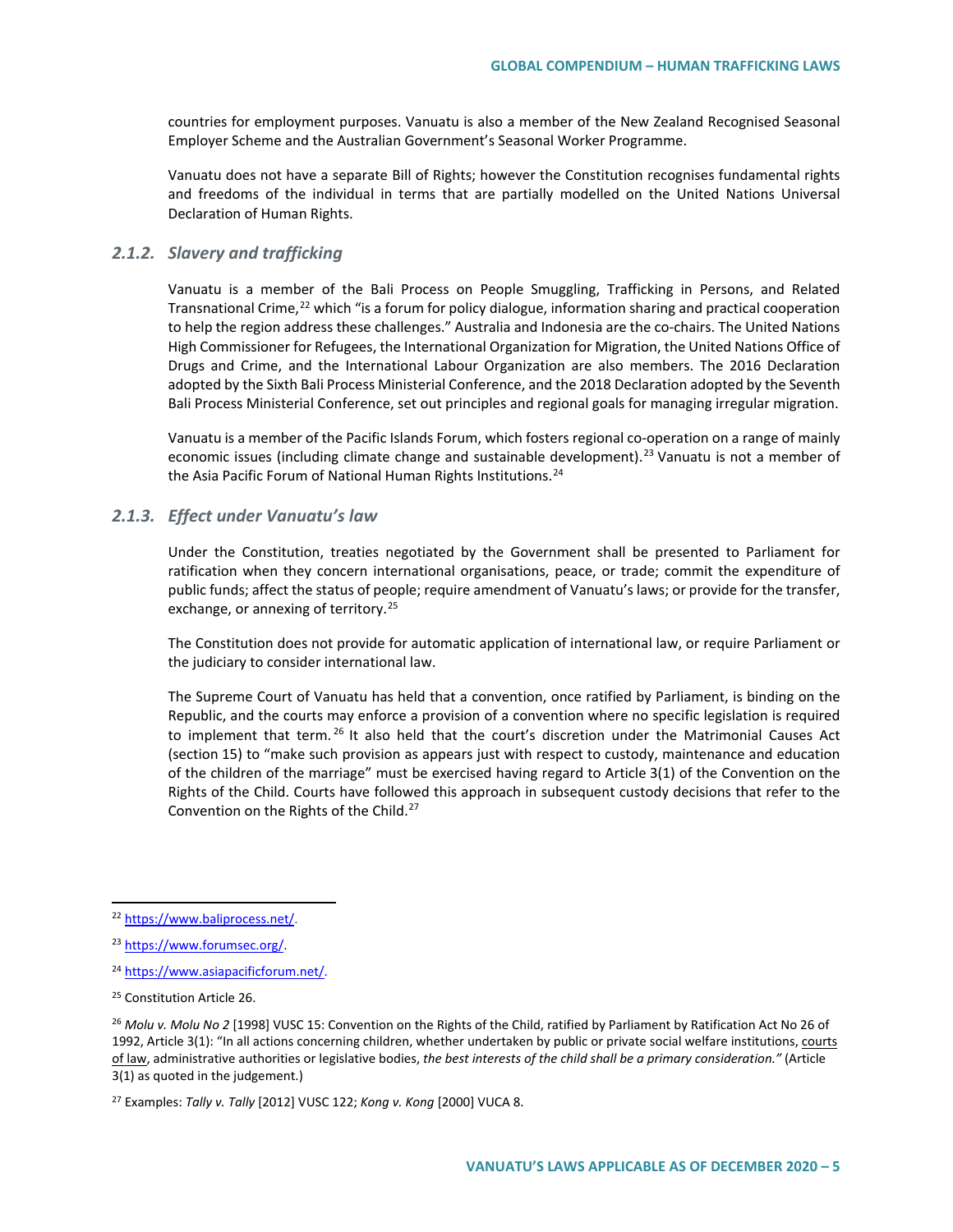### **2.2. Human Rights Protections Under Vanuatu's Law**

Although Vanuatu does not have a separate Bill of Rights, its Constitution recognises fundamental rights and freedoms of the individual partly modelled on the Universal Declaration of Human Rights. The Constitution states:

"The Republic of Vanuatu recognises, that, **subject to any restrictions imposed by law on non-citizens and holders of dual citizenship who are not indigenous or naturalized citizens**, all persons are entitled to the following fundamental rights and freedoms of the individual without discrimination on the grounds of race, place of origin, religious or traditional beliefs, political opinions, language or sex but subject to respect for the rights and freedoms of others and to the legitimate public interest in defence, safety, public order, welfare and health -" (emphasis added)

(amongst other things) life; liberty; security of the person; protection of the law; freedom from inhuman treatment and forced labour; freedom of movement.<sup>[28](#page-5-0)</sup>

Anyone who considers that any of the rights guaranteed by the Constitution have been, are being, or are likely to be infringed may apply, independently of any other possible legal remedy, to the Supreme Court to enforce that right. The Supreme Court may make such orders, issue such writs, and give such directions, including the payment of compensation, as it considers appropriate to enforce the right.<sup>[29](#page-5-1)</sup>

The Constitution allows restrictions on non-citizens, who are not subject to the fundamental right and freedoms.

The Supreme Court has held that other provisions of the Constitution may be subject to the recognition of fundamental rights and freedoms in Article 5.<sup>[30](#page-5-2)</sup> This case considered the interpretation of Article 74: Rules of custom shall form the basis of ownership and use of land in Vanuatu. Under Article 5: All persons are entitled to the following fundamental rights and freedoms of the individual without discrimination of the grounds of sex – protection of the law; protection for the privacy of the home and other property, and from unjust deprivation of property; equal treatment under the law or administrative action (except for provision for the special benefit, welfare, protection, or advancement of females). The court held that, despite Article 74, customary law could not discriminate against women with respect to land rights.

The Vanuatu courts likely would also follow the approach of interpreting legislation consistently with ratified conventions where possible.

### **2.3. Criminalization of Modern Slavery**

The Penal Code and the CTTOC Act have criminal offences for slavery, slavery-like conditions, and human trafficking.

Other legislation also creates relevant criminal offences:

- Control of Marriage Act, forbidding forced marriage;
- Employment Act, including offences prohibiting forced or compulsory labour and child labour; and

<span id="page-5-0"></span><sup>&</sup>lt;sup>28</sup> Constitution Article 5. The Constitution also provides that every person has fundamental duties to oneself and one's descendants (Article 8). Except as provided by law, those duties are non-justiciable, but all public authorities have the duty to encourage compliance with them.

<span id="page-5-1"></span><sup>&</sup>lt;sup>29</sup> Constitution Article 6.

<span id="page-5-2"></span><sup>30</sup> *Noel v. Toto* [1995] VUSC 3.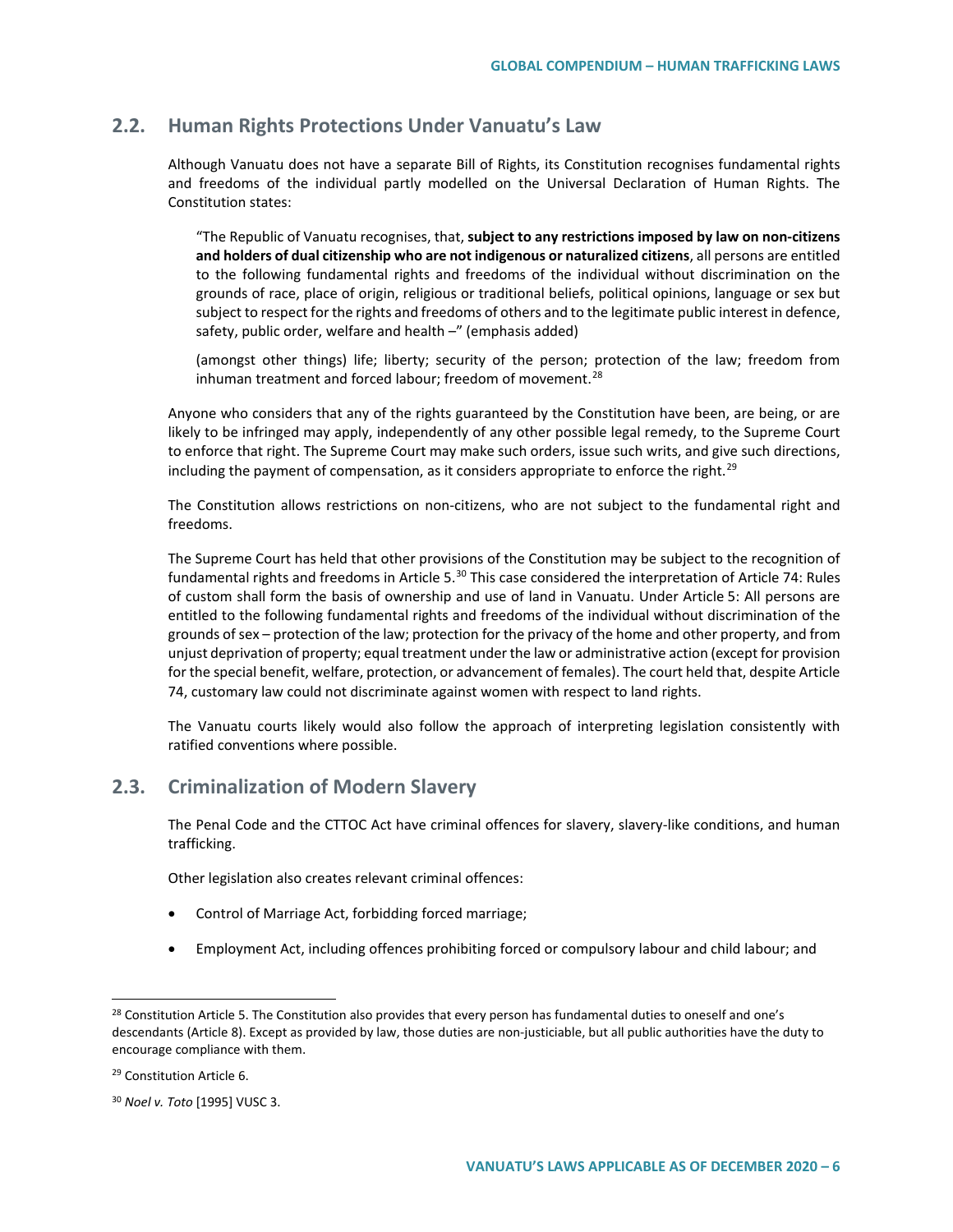• Immigration Act, including offences that penalize bringing into Vanuatu a non-citizen who does not have a valid visa or does not have approved identification documentation.

### **2.4. Supply Chain Reporting**

No legislation or government policies require companies to monitor or report human trafficking or forced labour in their supply chains.

### **2.5. Investigation, Prosecution, and Enforcement**

### *2.5.1. Investigation and prosecution of criminal offenses*

The National Intelligence Unit (**NIU**) within the Vanuatu Police Force is the leading agency on trafficking investigations.<sup>[31](#page-6-0)</sup> The NIU primarily focuses on migration practices and identifying people trafficked into Vanuatu for labour exploitation. There is limited focus on other human trafficking within Vanuatu,<sup>[32](#page-6-1)</sup> and government resources with respect to anti-trafficking monitoring, reporting, and training have been limited.

### *2.5.2. Mutual assistance/international cooperation*

The Transnational Crime Unit (**TCU**), created by the Government in 2019, is an arm of the NIU. The TCU focuses on transnational issues affecting Vanuatu, including human trafficking and people smuggling.<sup>[33](#page-6-2)</sup> It also assists border agencies to provide information and assists the Police Organisation when needed.

The Australian Federal Police support and partly fund the TCU as part of Australia's development partnership with Vanuatu.

# **3. VANUATU'S FEDERAL CRIMINAL OFFENSES RELATING TO SLAVERY, SLAVERY-LIKE CONDITIONS, AND HUMAN TRAFFICKING**

### **3.1. Overview of Criminal Offenses**

The Penal Code and the CTTOC Act provide criminal offences for slavery, certain slavery-like conditions, and human trafficking. The Control of Marriage Act sets outs offences prohibiting forced or early marriage. The Employment Act specifies additional offences prohibiting forced labour. Refer to Section 5 regarding the Employment Act and the Immigration Act.

<span id="page-6-0"></span> <sup>31</sup> U.S. Dep't of State, Trafficking in Persons Report 536-538 (2020), available at: [https://www.state.gov/wp](https://www.state.gov/wp-content/uploads/2020/06/2020-TIP-Report-Complete-062420-FINAL.pdf)[content/uploads/2020/06/2020-TIP-Report-Complete-062420-FINAL.pdf.](https://www.state.gov/wp-content/uploads/2020/06/2020-TIP-Report-Complete-062420-FINAL.pdf)

<span id="page-6-1"></span><sup>32</sup> U.S. Dep't of State, Trafficking in Persons Report: Vanuatu (2021), available at: [https://www.state.gov/reports/2021](https://www.state.gov/reports/2021-trafficking-in-persons-report/vanuatu/) [trafficking-in-persons-report/vanuatu/.](https://www.state.gov/reports/2021-trafficking-in-persons-report/vanuatu/)

<span id="page-6-2"></span><sup>33</sup> Vanuatu Police Force website, available at[: https://police.gov.vu/what-we-do/other-units/transnational-crime/33](https://police.gov.vu/what-we-do/other-units/transnational-crime/33-transnational-crime) [transnational-crime.](https://police.gov.vu/what-we-do/other-units/transnational-crime/33-transnational-crime)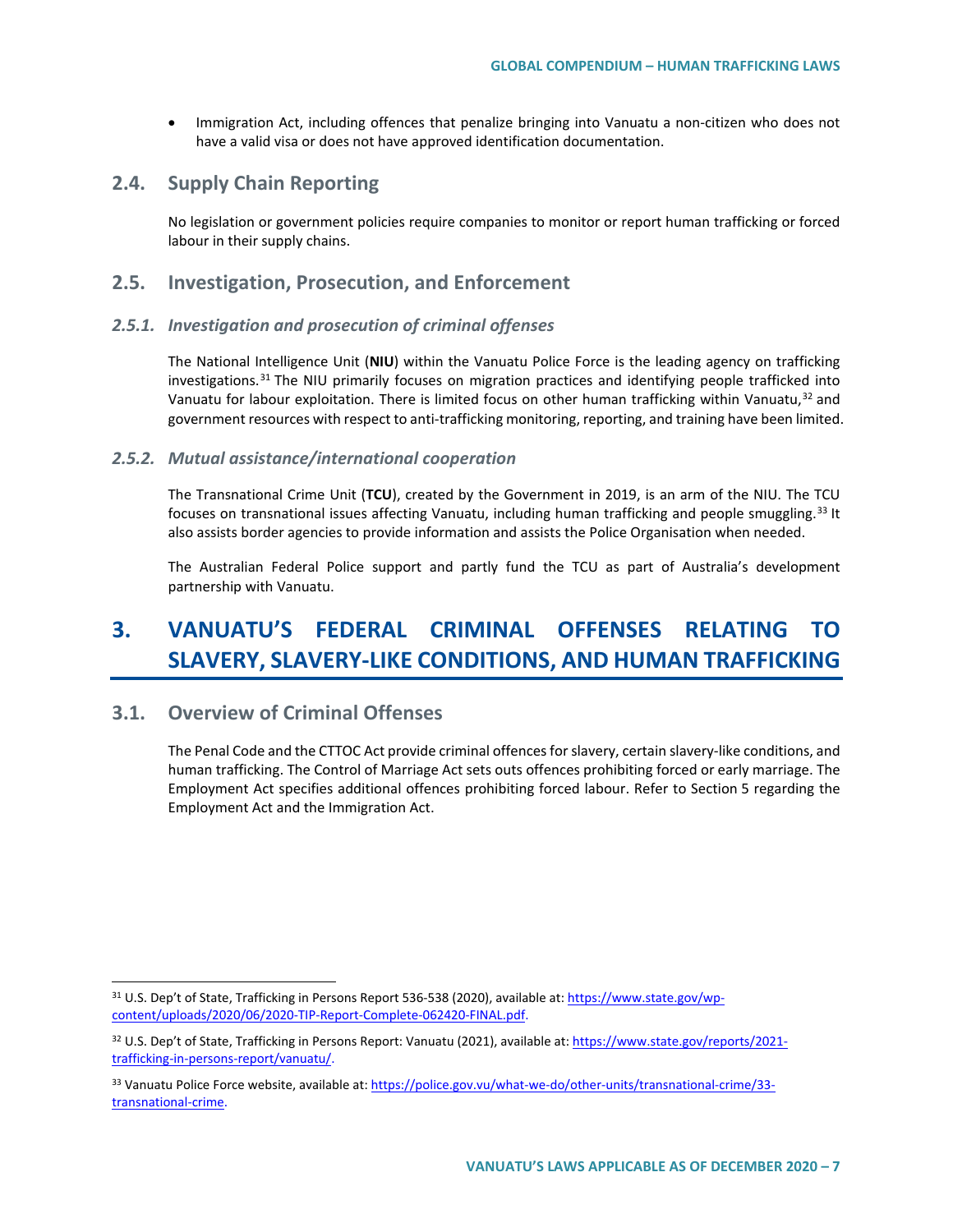

The diagram summarises the offences under the Penal Code and CTTOC Act:

The general rules for criminal responsibility under the Penal Code include:

- No persons shall be guilty of a criminal offence unless they intentionally do an act which is prohibited by the criminal law and for which a specific penalty is prescribed. The act may consist of an omission or a situation which has been created intentionally.<sup>[34](#page-7-0)</sup>
- Recklessness in doing an act prohibited by law is equivalent to intention.<sup>[35](#page-7-1)</sup> However, persons will not be guilty of a criminal offence if they are merely negligent, unless the crime consists of an omission

<span id="page-7-0"></span><sup>&</sup>lt;sup>34</sup> Penal Code section 6(1).

<span id="page-7-1"></span><sup>&</sup>lt;sup>35</sup> Penal Code section 6(2).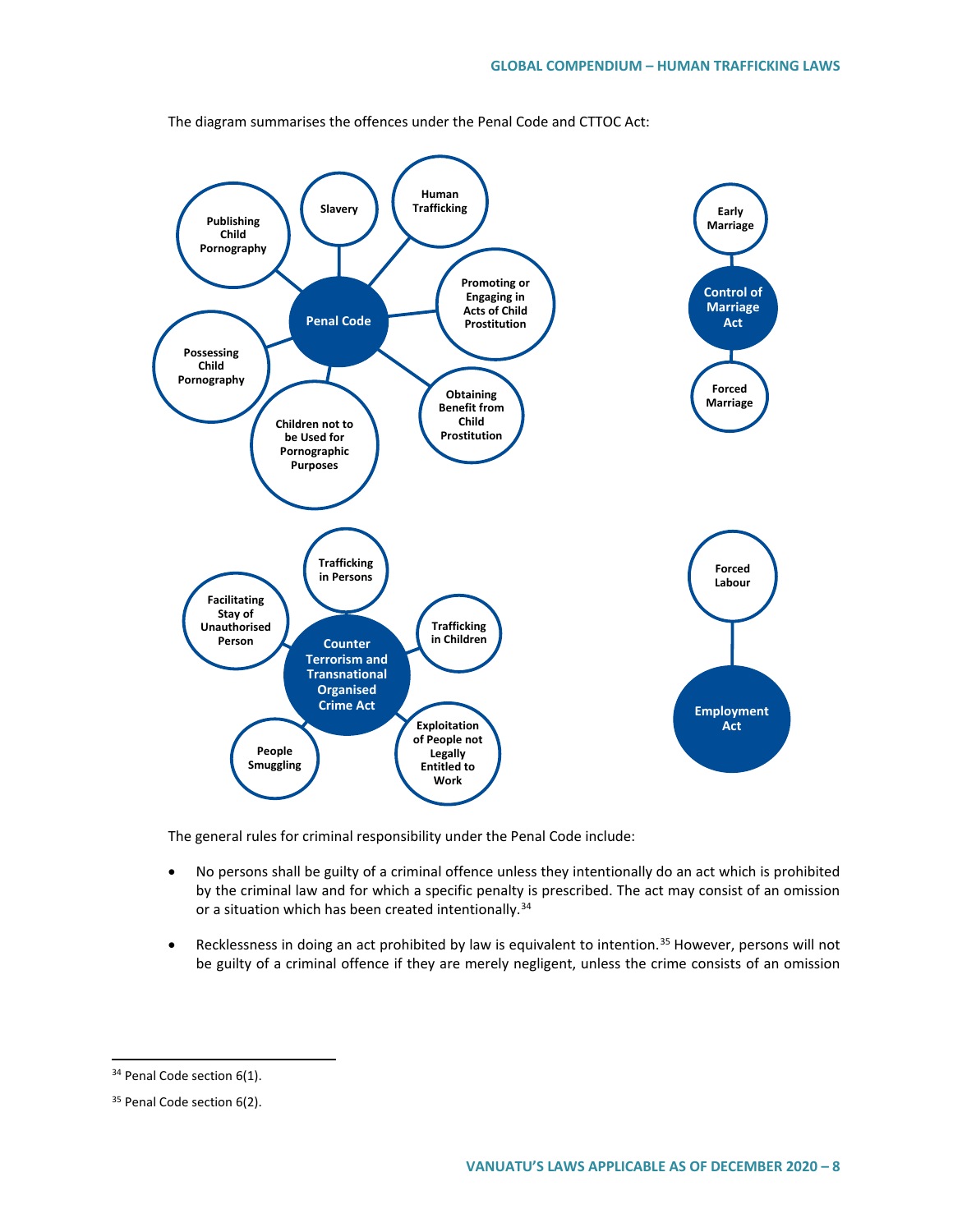(negligence is a failure to exercise such care, skill, or foresight as a reasonable person in that situation should exercise).<sup>[36](#page-8-0)</sup>

- No penalty may be imposed except upon a person who is criminally responsible. Subject to any special provision of law, criminal responsibility shall attach to any person who intentionally commits each of the acts or omissions that is an element of a criminal offence with the intention of causing the result that completes the offence.<sup>[37](#page-8-1)</sup>
- No persons shall be convicted of any criminal offence unless the prosecution proves their guilt according to the law beyond reasonable doubt by means of evidence properly admitted (with the determination of proof of guilt beyond reasonable doubt to exclude consideration of any merely fanciful or frivolous possibility).<sup>[38](#page-8-2)</sup>
- An attempted offence is an offence punishable in the same manner as the offence concerned. An attempt to commit a criminal offence is committed if any act is done or omitted with intent to commit that crime and such act or omission is a step towards the commission of that crime that is immediately connected with that crime, or would have been had the facts been as the offender supposed them to be. $39$
- Any person who aids, counsels, or procures the commission of a criminal offence shall be guilty as an accomplice and may be charged and convicted as a principal offender.<sup>[40](#page-8-4)</sup> A person guilty of inciting or soliciting an offence may also be charged and convicted as a principal offender. $41$

These principles apply to criminal offences under other legislation.<sup>[42](#page-8-6)</sup>

### **3.2. Slavery Offenses Under the Criminal Code**

#### *3.2.1. General*

Under Penal Code section 102:

"No person shall –

- (a) take or keep another in slavery; or
- (b) engage in any traffic in persons."

There are no applicable definitions of "slavery" or "traffic in persons."

The penalty for contravening this section is up to 20 years of imprisonment. The court can, in place of imprisonment or as an alternative penalty, fine the offender.

<span id="page-8-6"></span> $42$  The CTTOC Act provides (section 51A): "An offence committed under this Act may be dealt with in accordance with the provisions of the Penal Code Act."

<span id="page-8-0"></span><sup>&</sup>lt;sup>36</sup> Penal Code section 6(4).

<span id="page-8-1"></span><sup>&</sup>lt;sup>37</sup> Penal Code section 16.

<span id="page-8-2"></span><sup>&</sup>lt;sup>38</sup> Penal Code section 8.

<span id="page-8-3"></span><sup>&</sup>lt;sup>39</sup> Penal Code section 28.

<span id="page-8-4"></span><sup>40</sup> Penal Code section 30.

<span id="page-8-5"></span><sup>41</sup> Penal Code section 35.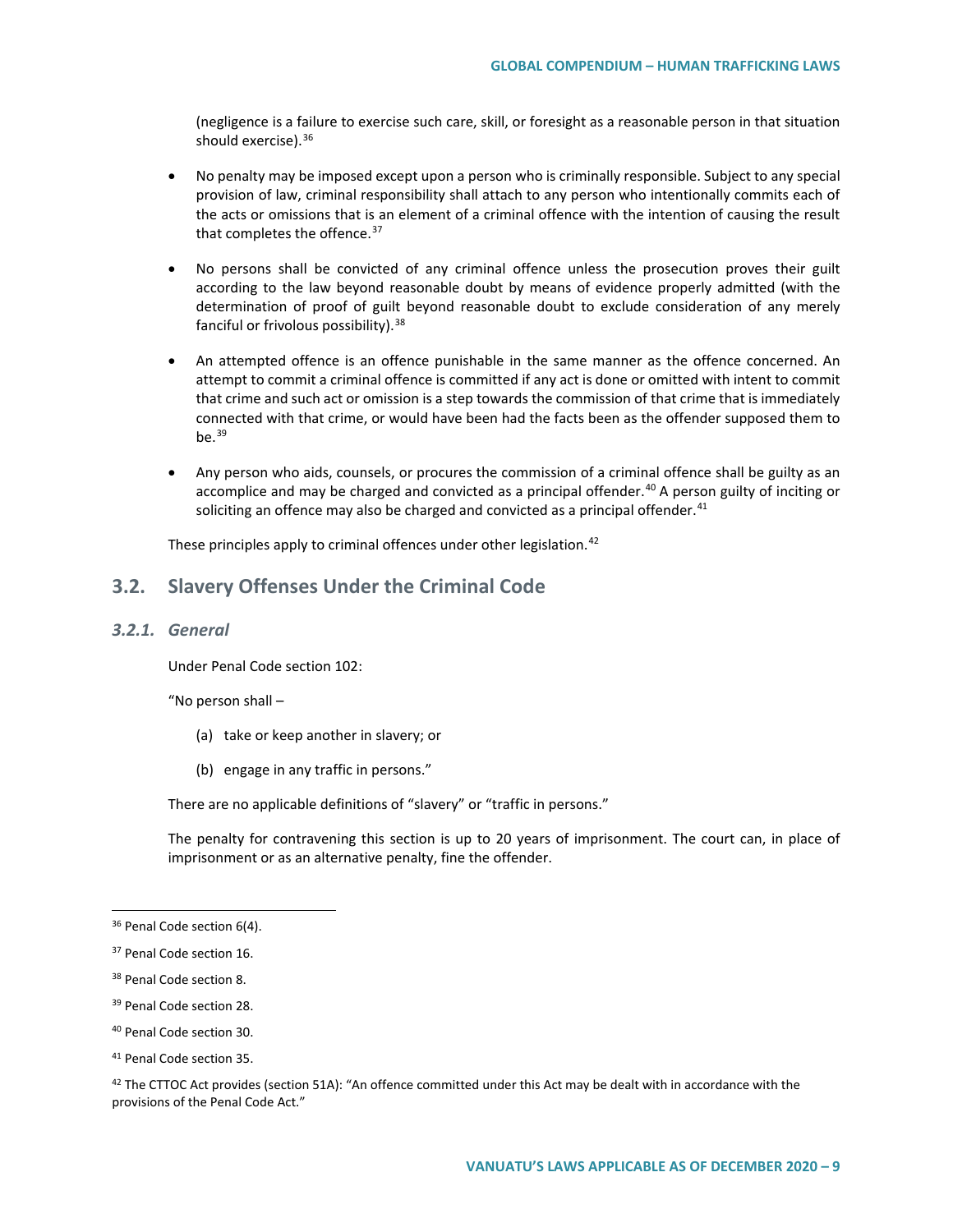For offences under the Penal Code, fines imposed as an alternative penalty to imprisonment may be up to VUV 200 per day for every day of the prescribed maximum penalty of imprisonment to which the offender is liable.

#### *3.2.2. Extraterritorial application*

#### *3.2.2.1. Extraterritorial application of Penal Code*

#### Offences within the Republic

Penal Code section 1 provides that the Republic's criminal law applies to any act done or omitted within its territory (including its territorial waters and airspace, and all civil vessels and aircraft registered in the Republic).<sup>[43](#page-9-0)</sup>

#### Offences partly or wholly abroad

Penal Code section 2(a) provides that the Republic's criminal law applies to any offence of which an element has taken place within the Republic's territory.<sup>[44](#page-9-1)</sup>

#### Offences abroad

With the Public Prosecutor's written consent, Vanuatu may prosecute any citizen for any act or omission committed beyond the Republic which, had it been committed within the Republic, would be an offence (and where the acts or omissions are an offence under the law of the place where they were done).<sup>[45](#page-9-2)</sup>

Vanuatu cannot prosecute a person for an offence abroad where the country in which the person committed the act or omission has already prosecuted the person, whatever the result of such prosecution.[46](#page-9-3)

Where Vanuatu prosecutes a person for an offence abroad, the penalty must not be more severe than the corresponding penalty prescribed by the law of the place in which the act or omission was committed. $47$ 

#### International offences

Penal Code section 5(1) provides that the Republic's criminal law applies to, amongst other offences, trafficking in persons and slave trading committed within or beyond the Republic's territory.<sup>[48](#page-9-5)</sup>

<span id="page-9-0"></span><sup>&</sup>lt;sup>43</sup> "Provided that no person aboard a foreign civil vessel or aircraft may be tried for an offence committed on board such vessel or aircraft within the territory of the Republic if the Public Prosecutor is satisfied that the offence may be dealt with fairly and in a manner not contrary to public policy in the Republic under the foreign law or regulations governing such vessel or aircraft."

<span id="page-9-1"></span><sup>44</sup> Provided that no aliens (a term which is not defined in the Penal Code) may be tried for an offence against the criminal law of the Republic solely by virtue of section 2 unless they have been arrested within the territory of the Republic or have been extradited to it.

<span id="page-9-2"></span><sup>45</sup> Penal Code section 4.

<span id="page-9-3"></span><sup>46</sup> Penal Code section 4(3).

<span id="page-9-4"></span><sup>47</sup> Penal Code section 4(2).

<span id="page-9-5"></span> $48$  However Penal Code section 5(2) provides that no alien may be tried in the Republic for such an offence committed abroad unless they have been arrested in the Republic, another government has not applied for their extradition, and the Public Prosecutor has consented in writing to their prosecution.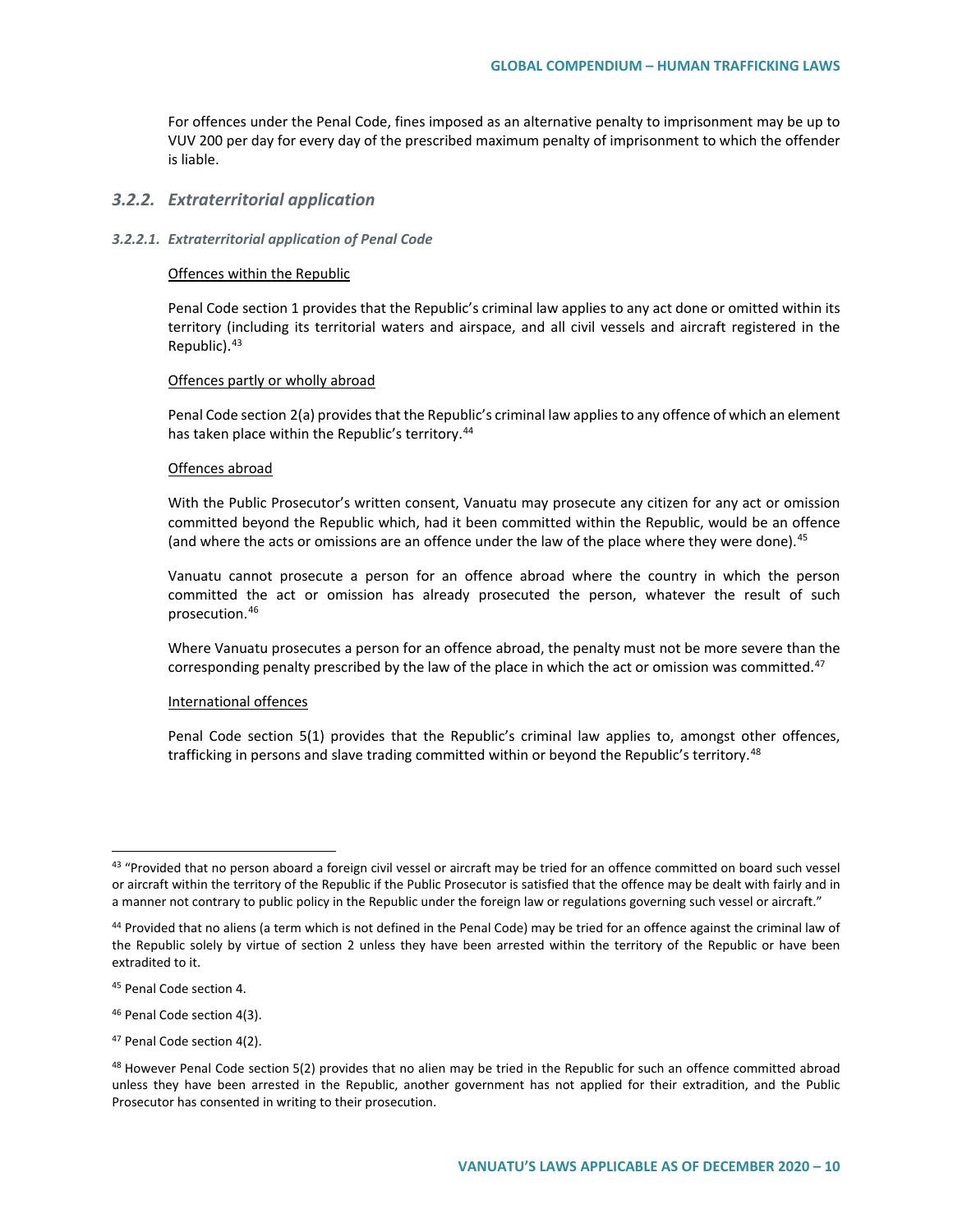#### Complicity and attempts

The criminal law of the Republic applies to: [49](#page-10-0)

- any act or omission within the Republic's territory constituting complicity or attempt to commit an offence against the Republic's criminal law beyond its territory and that also is an offence punishable by the law of the place in which the act or omission is or is intended to be committed; and
- any such act or omission beyond its territory in relation to an offence or intended offence within its territory.

#### *3.2.2.2. Extraterritorial application of CTTOC Act*

Vanuatu may bring proceedings for an offence under the CTTOC Act if the act or omission is committed in Vanuatu, on board a craft registered in Vanuatu, or by a person who is in Vanuatu, whether or not the act or omission constituting the offence is committed in or outside Vanuatu, if the act or omission:<sup>[50](#page-10-1)</sup>

- (i) is committed by a citizen of Vanuatu or a citizen of any country who is ordinarily resident in Vanuatu; or
- (ii) is committed to compel the Government of Vanuatu to do or abstain from doing any act; or
- (iii) is committed against a citizen of Vanuatu; or
- (iv) is committed by a person who is, after the commission of the offence, present in Vanuatu; or
- (v) is intended to be committed in Vanuatu; or
- (vi) originates in or transits Vanuatu.

#### *3.2.2.3. Control of Marriage Act and Employment Act*

The Control of Marriage Act and the Employment Act do not address extraterritorial application.

### **3.3. Slavery-Like Offenses in Vanuatu's Legal Order**

### *3.3.1. Servitude*

The CTTOC Act defines "exploitation" to include "all forms of sexual exploitation (including sexual servitude and exploitation of another person's prostitution), forced labour or services, slavery or **practices similar to**  slavery, servitude, and the removal of organs." (Emphasis added.)<sup>[51](#page-10-2)</sup>

This definition of exploitation applies to a number of human trafficking offences under the CTTOC Act. Refer to Section 3.4. However, there are no specific offences for engaging in practices similar to slavery or engaging in servitude.

<span id="page-10-0"></span> <sup>49</sup> Penal Code section 3.

<span id="page-10-1"></span><sup>50</sup> CTTOC Act section 48.

<span id="page-10-2"></span><sup>51</sup> CTTOC Act section 2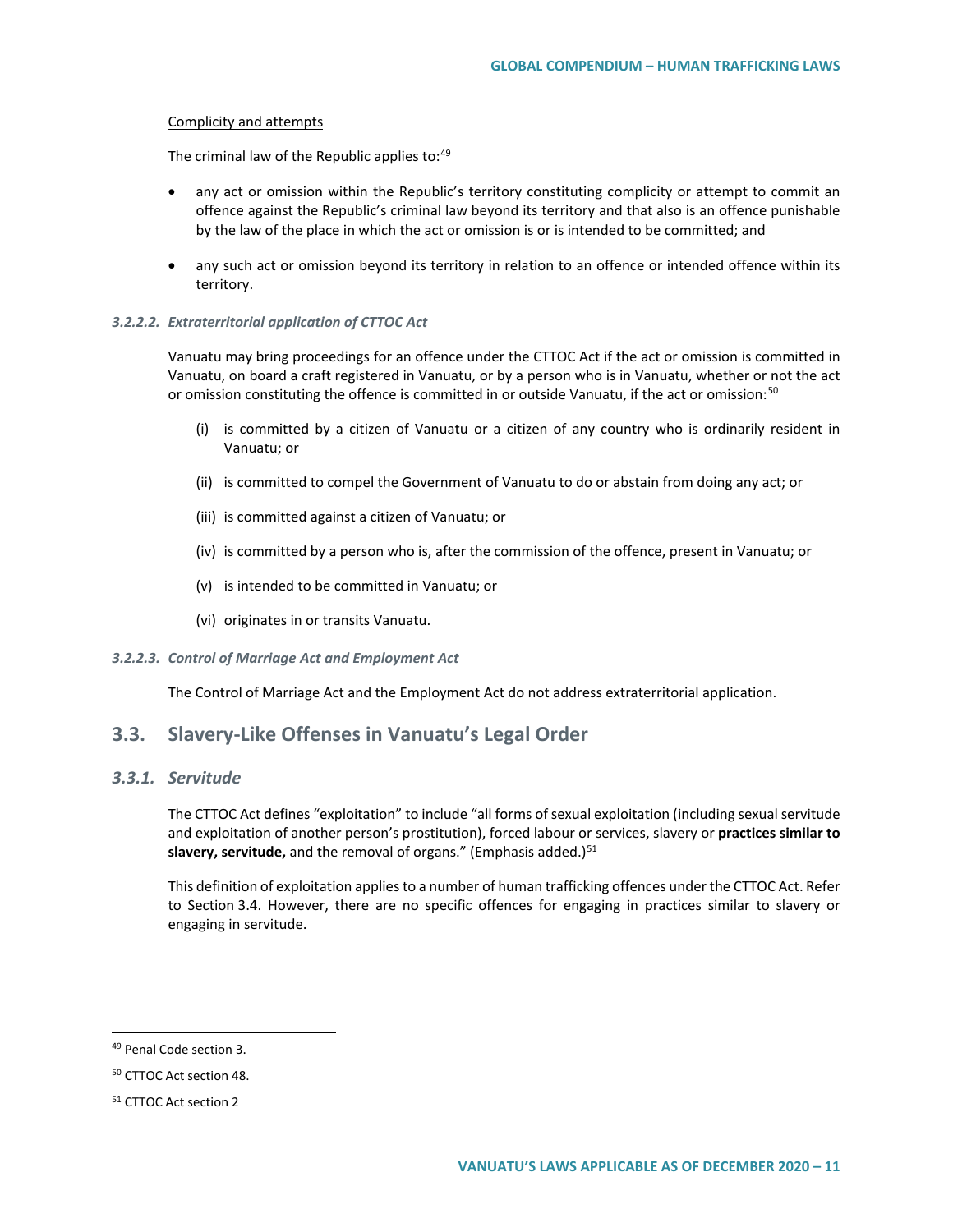### *3.3.2. Forced labour*

Section 7(1) of the Employment Act provides that no person shall exact, procure, or employ forced or compulsory labour. "Forced or compulsory labour" is defined as "all work or service which is exacted from any person under the threat of any penalty and for which that person has not offered himself voluntarily"<sup>[52](#page-11-0)</sup> with the exception of a number of listed examples, including military service for work of purely military character, <sup>[53](#page-11-1)</sup> normal civic obligations of citizens, <sup>[54](#page-11-2)</sup> any work or service exacted from any person as a consequence of a conviction by a court,<sup>[55](#page-11-3)</sup> and any work or service exacted in cases of emergency.<sup>[56](#page-11-4)</sup>

Section 78(2) of the Employment Act provides that any person who contravenes section 7 commits an offence, which carries a penalty of VUV 100,000, imprisonment for a term not exceeding three years, or both. Every act or default under the Employment Act constituting an offence is a new offence in every week during which it continues.<sup>[57](#page-11-5)</sup>

Article 5 of the Constitution recognises the fundamental freedom from forced labour. Article 6 provides that all persons who consider that a right guaranteed to them by the Constitution has been, is being, or is likely to be infringed may apply, independently of any other possible legal remedy, to the Supreme Court to enforce that right. For victims of human trafficking who are not citizens, the extent to which they may be able to enforce fundamental rights under the Constitution depends on the terms of other statutes.

In 2019, the U.S. Customs and Border Protection detained shipments from Vanuatu in U.S. ports after receiving reports of forced labour on fishing vessels owned by companies based in Vanuatu.<sup>[58](#page-11-6)</sup> The U.S. Department of State's 2020 Trafficking in Persons Report for Vanuatu<sup>[59](#page-11-7)</sup> concluded that the Government effectively enforced the law prohibiting forced labour, but noted that non-governmental organizations (**NGOs**) and trade unions reported physical violence, debt bondage, withholding of wages, and abusive conditions on foreign-owned, Vanuatu-flagged fishing vessels during the year.

### *3.3.3. Deceptive recruiting for labor or services*

There is no offence of deceptive recruiting for labor or services. However, the issue is a live one. The U.S. Department of State's 2020 Trafficking in Persons Report for Vanuatu<sup>[60](#page-11-8)</sup> noted that Vanuatu's labour department licenses and monitors agencies that recruit workers from Vanuatu for overseas work. The Government prohibits recruitment fees for seasonal employment work outside of Vanuatu and issues notices of "non-compliance" to agents who charge migrant workers recruitment fees.<sup>[61](#page-11-9)</sup>

- <span id="page-11-3"></span><sup>55</sup> Employment Act section 7(2)(c).
- <span id="page-11-4"></span><sup>56</sup> Employment Act section 7(2)(d).

<span id="page-11-7"></span><sup>59</sup> U.S. Dep't of State, Trafficking in Persons Report 536-538 (2020), available at: [https://www.state.gov/wp](https://www.state.gov/wp-content/uploads/2020/06/2020-TIP-Report-Complete-062420-FINAL.pdf)[content/uploads/2020/06/2020-TIP-Report-Complete-062420-FINAL.pdf.](https://www.state.gov/wp-content/uploads/2020/06/2020-TIP-Report-Complete-062420-FINAL.pdf)

<span id="page-11-8"></span> $60$  "Vanuatu 2018 Human Rights Report," published by the U. S. Department of State, Bureau of Democracy, Human Rights and Labor, available at[: https://www.state.gov/wp-content/uploads/2019/03/VANUATU-2018.pdf.](https://www.state.gov/wp-content/uploads/2019/03/VANUATU-2018.pdf)

<span id="page-11-9"></span><sup>61</sup> U.S. Dep't of State, Trafficking in Persons Report: Vanuatu (2020), available at: [https://www.state.gov/reports/2020](https://www.state.gov/reports/2020-trafficking-in-persons-report/sample-2020-tip-report-eap/#:%7E:text=Human%20traffickers%20exploit%20domestic%20and,and%20the%20Philippines%20in%20Vanuatu) [trafficking-in-persons-report/sample-2020-tip-report](https://www.state.gov/reports/2020-trafficking-in-persons-report/sample-2020-tip-report-eap/#:%7E:text=Human%20traffickers%20exploit%20domestic%20and,and%20the%20Philippines%20in%20Vanuatu)[eap/#:~:text=Human%20traffickers%20exploit%20domestic%20and,and%20the%20Philippines%20in%20Vanuatu.](https://www.state.gov/reports/2020-trafficking-in-persons-report/sample-2020-tip-report-eap/#:%7E:text=Human%20traffickers%20exploit%20domestic%20and,and%20the%20Philippines%20in%20Vanuatu)

<span id="page-11-0"></span> <sup>52</sup> Employment Act section 7(2).

<span id="page-11-1"></span><sup>53</sup> Employment Act section 7(2)(a).

<span id="page-11-2"></span><sup>54</sup> Employment Act section 7(2)(b).

<span id="page-11-5"></span><sup>57</sup> Employment Act section 79.

<span id="page-11-6"></span><sup>58</sup> [https://www.seafoodsource.com/news/supply-trade/us-customs-claims-vanuatu-tuna-vessel-used-forced-labor.](https://www.seafoodsource.com/news/supply-trade/us-customs-claims-vanuatu-tuna-vessel-used-forced-labor)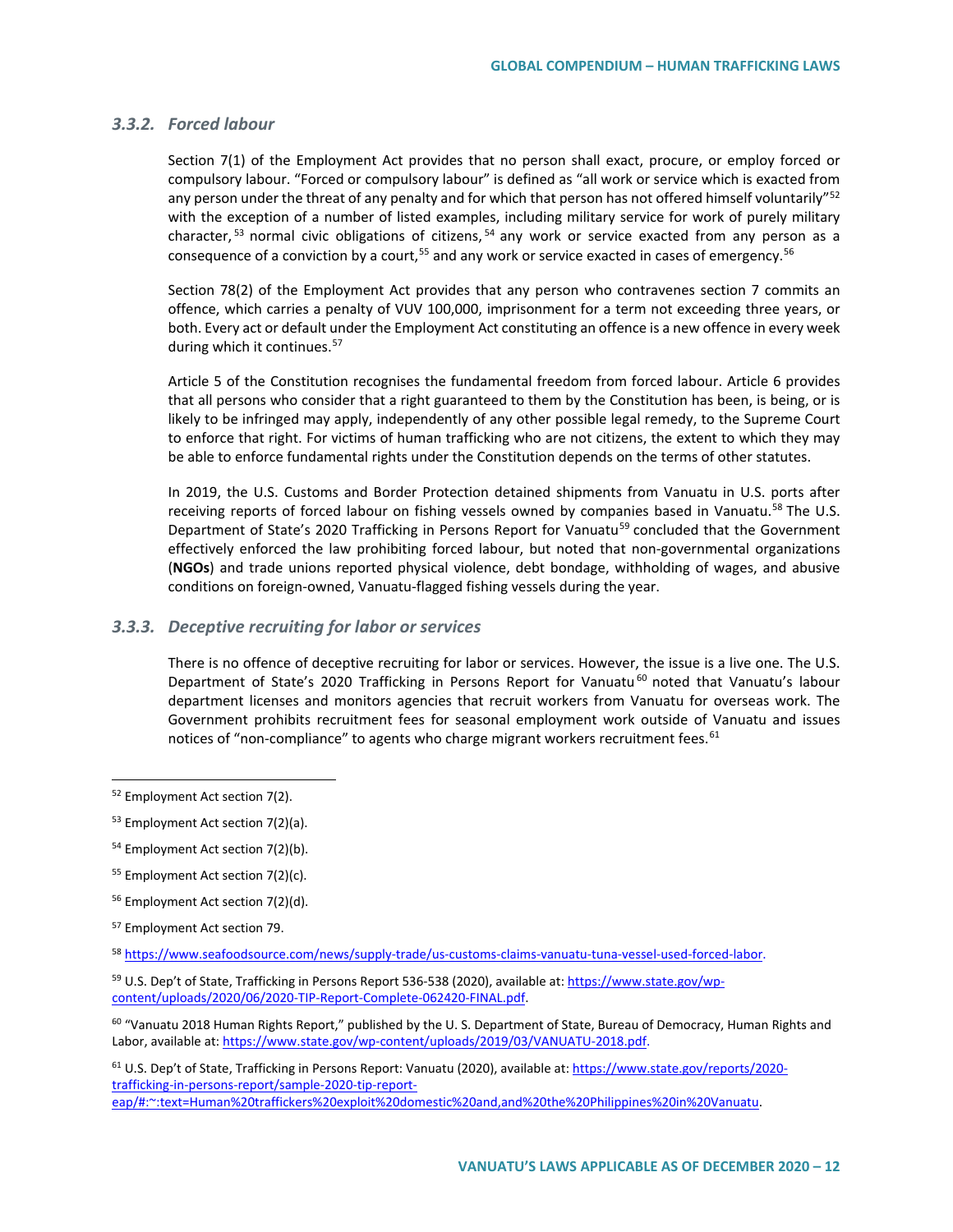### *3.3.4. Early and forced marriage*

#### *3.3.4.1. Early Marriage*

Section 2 of the Control of Marriage Act stipulates that the legal age for marriage is 21 years, though males between 18 and 21 years old and females between 16 and 21 years old may marry with parental or guardian consent pursuant to section 3 (the magistrate's court in the relevant territorial jurisdiction may also authorise the marriage in the absence of such consent).

Contravention of sections 2 or 3 is an offence penalized by a fine not exceeding VUV 20,000.<sup>[62](#page-12-0)</sup>

Section 4 requires the principal celebrant of any marriage to be satisfied that the parties to the marriage have attained the prescribed minimum age, or that parties who are under the age of 21 have received parental or guardian consent.

Contravention of section 4 is an offence carrying a penalty of a fine not exceeding VUV 50,000.<sup>63</sup>

#### *3.3.4.2. Forced Marriage*

The Control of Marriage Act makes "Forced Marriage" a criminal offence:

"No person shall compel another person of any age to marry against [their] will."<sup>[64](#page-12-2)</sup>

Contravention carries a penalty of a fine not exceeding VUV 100,000, imprisonment not exceeding two years, or both.<sup>[65](#page-12-3)</sup>

Section 4 requires the principal celebrant of any marriage to be satisfied that the parties to the marriage have freely expressed their consent before at least two witnesses or before the District Commissioner of the District in which they reside.

A contravention of section 4 is an offence carrying a maximum penalty of a fine not exceeding VUV 50,000.<sup>[66](#page-12-4)</sup>

Section 6 then declares a marriage without the required consent to be invalid.

However, the U.S. Department of State's 2021 Trafficking in Persons Report noted that "bride-price payments" (where a man's family gives a woman's male relatives money or other valuables for the man and woman to marry) are an ongoing practice, with women then forced to "pay back" the money through commercial sex or forced domestic service. The incidence of bride-price payments is linked to broader economic hardship, particularly resulting from the country's frequent natural disasters—for example, there were increased reports of child marriage after the cyclone in April 2020.<sup>[67](#page-12-5)</sup>

<span id="page-12-0"></span><sup>&</sup>lt;sup>62</sup> Penal Code section 7(1).

<span id="page-12-1"></span><sup>&</sup>lt;sup>63</sup> Penal Code section 7(2).

<span id="page-12-2"></span> $64$  Control of Marriage Act section 5. The English translation of this section uses "his"; however, the meaning of the provision in its original French is not gender-specific.

<span id="page-12-3"></span><sup>65</sup> Control of Marriage Act section 7(3).

<span id="page-12-4"></span><sup>&</sup>lt;sup>66</sup> Penal Code section 7(2).

<span id="page-12-5"></span><sup>&</sup>lt;sup>67</sup> U.S. Dep't of State, Trafficking in Persons Report: Vanuatu (2021), available at: [https://www.state.gov/reports/2021](https://www.state.gov/reports/2021-trafficking-in-persons-report/vanuatu/) [trafficking-in-persons-report/vanuatu/.](https://www.state.gov/reports/2021-trafficking-in-persons-report/vanuatu/)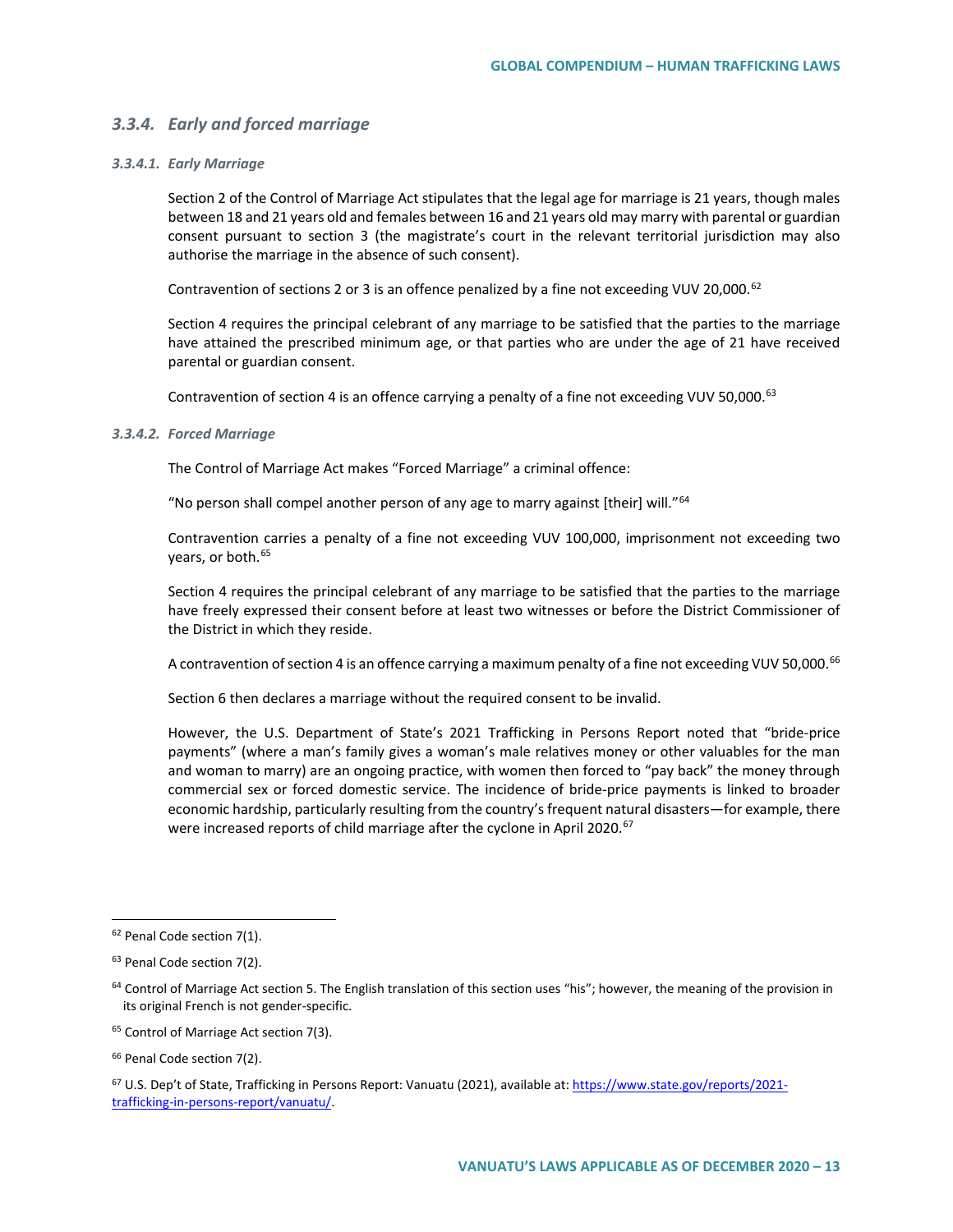#### *3.3.5. Debt bondage*

There is no separate offence of debt bondage. The definition of "exploitation," for purposes of the human trafficking offences, includes "forced labour or services, practices similar to slavery, servitude" which would include debt bondage. Refer to Section 3.4.1.2.

#### *3.3.6. Any other relevant offenses*

Section 36(1) of the CCTOC Act prohibits certain conduct towards an employee who is not legally entitled to work:

"An employer who allows an unlawful employee to undertake employment in the employer's service must not take any action with the intention of preventing or hindering the employee from:

- (a) leaving Vanuatu;
- (b) ascertaining or seeking their entitlement under the law of Vanuatu; or
- (c) disclosing to any person the circumstances of their employment by the employer."

Section 36(2) provides examples of the type of actions prohibited in section 36(1), including:

- (a) taking or retaining possession or control of a person's passport, any other travel or identity document, or travel tickets;
- (b) preventing or hindering a person from having access to a telephone, or using a telephone, or using a telephone privately, or leaving premises, or leaving premises unaccompanied; or
- (c) preventing or hindering an authorised officer from entering or having access to any place or premises to which the person is entitled to have access under any law.

Contravention carries a penalty of imprisonment of up to 10 years, a fine of up to VUV 50 million, or both.

### *3.3.7. Extraterritorial application of the offenses*

Refer to Section 3.2.2.

### **3.4. Human Trafficking/Smuggling-Related Criminal Offenses**

### *3.4.1. International and domestic trafficking/smuggling of people*

#### *3.4.1.1. Penal Code trafficking offenses*

Under Penal Code section 102, no person shall:

- (a) take or keep another in slavery; or
- (b) engage in any traffic in persons.

The Penal Code has offences penalizing prostitution and child pornography. The offence prohibiting prostitution states:<sup>[68](#page-13-0)</sup>

<span id="page-13-0"></span> <sup>68</sup> Penal Code section 101.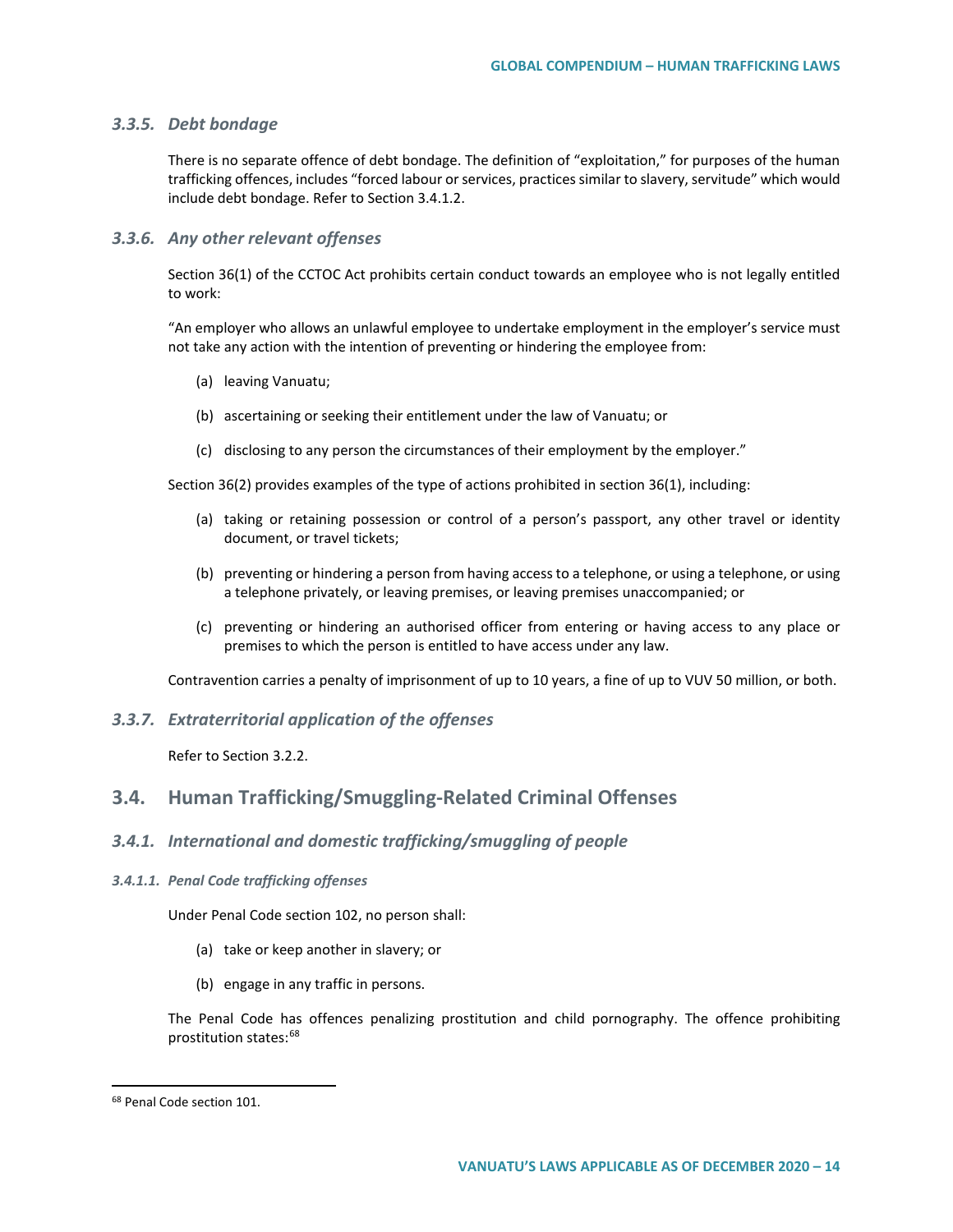"No person shall procure, aid or facilitate the prostitution of another person or share in the proceeds of such prostitution whether habitual or otherwise, or be subsidised by any person engaging in prostitution."

Contravention carries a penalty of up to five years of imprisonment.

Offences penalizing child prostitution and child pornography are discussed in Section 3.4.2.

#### *3.4.1.2. CTTOC Act trafficking offenses*

Under the CTTOC Act, relevant definitions are:<sup>[69](#page-14-0)</sup>

"'trafficking in persons' means the recruitment, transportation, transfer, harbouring, or receipt of a person for the purpose of exploitation."

"'exploitation' includes all forms of sexual exploitation (including sexual servitude and exploitation of another person's prostitution), forced labour or services, slavery or practices similar to slavery, servitude, and the removal of organs."

The offence under the CCTOC Act for "Trafficking in persons" provides: $70$ 

"A person must not engage in trafficking in a person or be involved in the arranging of trafficking in a person, knowing that the person's entry into Vanuatu or any other state is or was arranged by specified means."

"Specified means" means threat, use of force or other forms of coercion, abduction, fraud, deception, abuse of power or of a position of vulnerability, or giving or receiving payments or benefits to achieve the consent of a person having control over another person. $71$ 

Contravention carries a penalty of imprisonment of not more than 10 years, a fine of not more than VUV 50 million, or both.<sup>[72](#page-14-3)</sup>

The CTTOC Act also offers some protection for trafficked persons.<sup>[73](#page-14-4)</sup> A trafficked person is not liable to criminal prosecution for:

- (a) the act of trafficking in persons or being a party to an offence of trafficking in persons; or
- (b) the person's illegal entry into Vanuatu in connection with the act of trafficking in persons if Vanuatu is the receiving country; or
- (c) the person's period of unlawful residence in Vanuatu after being trafficked if Vanuatu is the receiving country; or
- (d) the person's procurement or possession of any fraudulent travel or identity documents that the person obtained, or with which the person was supplied, for the purpose of entering the receiving country in connection with the act of trafficking in persons.

<span id="page-14-0"></span> <sup>69</sup> CCTOC Act section <sup>2</sup>

<span id="page-14-1"></span><sup>70</sup> CTTOC Act section 34(1).

<span id="page-14-2"></span><sup>&</sup>lt;sup>71</sup> CTTOC Act section 2.

<span id="page-14-3"></span><sup>72</sup> CTTOC Act section 34(2).

<span id="page-14-4"></span><sup>&</sup>lt;sup>73</sup> CTTOC Act section 38(1).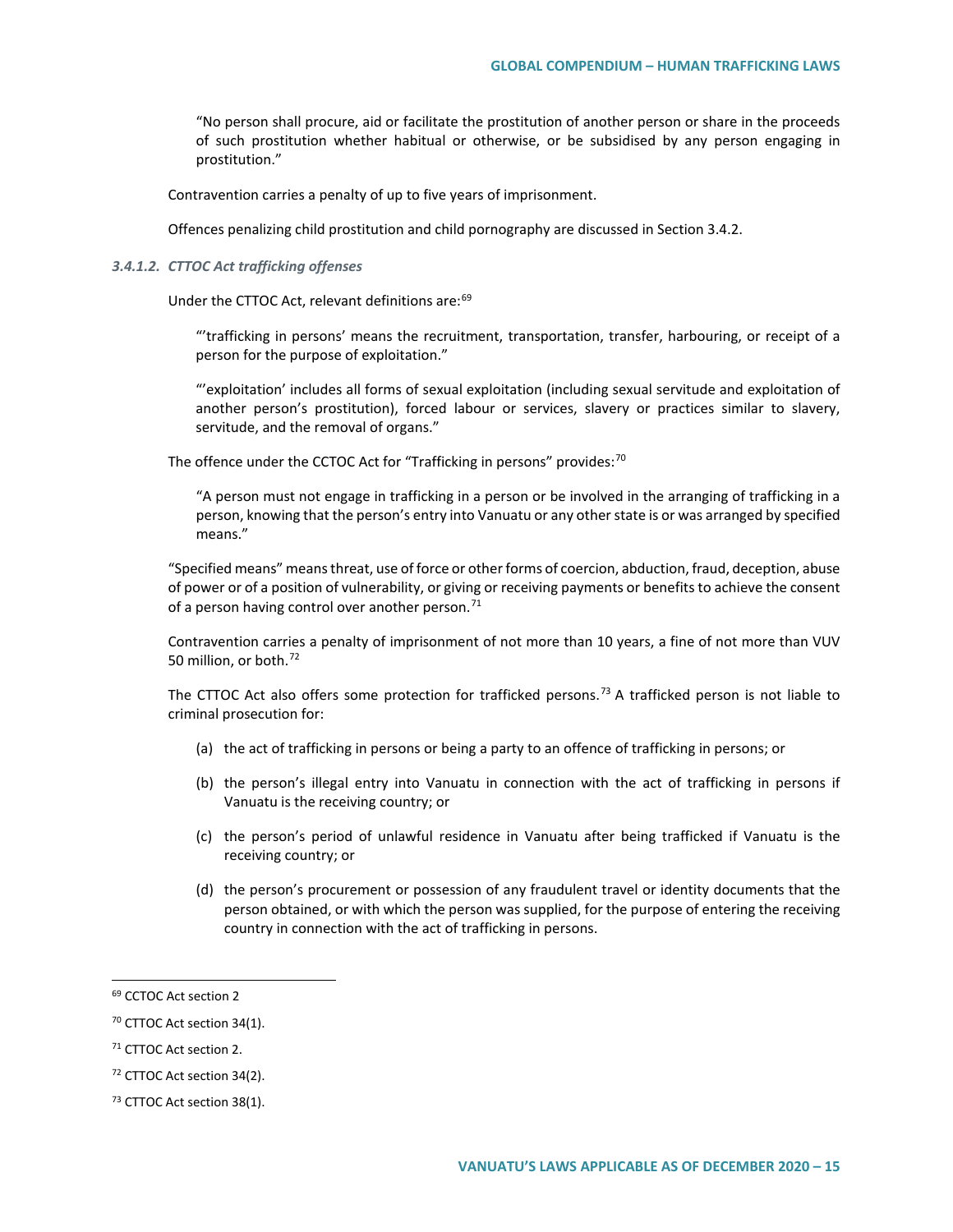However, this does not prevent the removal of a trafficked person in accordance with the Immigration Act or any other Act.<sup>[74](#page-15-0)</sup>

#### *3.4.1.3. Smuggling offenses*

Section 39(1) of the CTTOC Act provides that a person must not engage, to obtain a material benefit, in people smuggling, either knowing or being reckless as to the fact that the smuggled person's entry into the country is illegal. An offence is committed regardless of whether the smuggled person enters or arrives in the receiving country.<sup>[75](#page-15-1)</sup>

Contravention carries a penalty of imprisonment of up to 10 years, a fine of up to VUV 50 million, or both.<sup>[76](#page-15-2)</sup>

In addition to the offence of smuggling, the CTTOC Act also makes it an offence to facilitate the stay of an unauthorised person: "A person must not knowingly facilitate the continued presence of an unauthorised person in a receiving country to obtain a material benefit."<sup>[77](#page-15-3)</sup>

"*Unauthorised person*" means "a person who is not a citizen of the country or is not in possession of all the documents required by the law of the country for the person's lawful entry into the country."<sup>[78](#page-15-4)</sup>

Contravention carries a penalty of imprisonment of up to five years, a fine of up to VUV 25 million, or both.<sup>[79](#page-15-5)</sup>

The CTTOC Act also offers some protection for smuggled persons. An unauthorised person is not liable for prosecution for an offence under Part 5 of the CTTOC Act (People Trafficking and People Smuggling) by reason only of the fact that the person is the object of:<sup>[80](#page-15-6)</sup>

- (a) people smuggling;
- (b) an offence relating to fraudulent travel documents when committed for the purpose of enabling people smuggling; or
- (c) an offence relating to facilitating the stay of an unauthorised person.

However, this does not prevent proceedings against an unauthorised person for an act or omission that is an offence under any other law.<sup>[81](#page-15-7)</sup>

### *3.4.2. International and domestic trafficking in children*

The CTTOC Act prohibits "trafficking in children:"[82](#page-15-8)

<span id="page-15-0"></span> <sup>74</sup> CTTOC Act section 38(2).

<span id="page-15-1"></span><sup>&</sup>lt;sup>75</sup> CTTOC Act section 39(3).

<span id="page-15-2"></span><sup>76</sup> CTTOC Act section 39(2).

<span id="page-15-3"></span><sup>77</sup> CTTOC Act section 40(1).

<span id="page-15-4"></span><sup>78</sup> CTTOC Act section 2.

<span id="page-15-5"></span><sup>79</sup> CTTOC Act section 40(2).

<span id="page-15-6"></span><sup>80</sup> CTTOC Act section 42(1).

<span id="page-15-7"></span><sup>81</sup> CTTOC Act section 42(2).

<span id="page-15-8"></span><sup>82</sup> CTTOC Act section 35(1).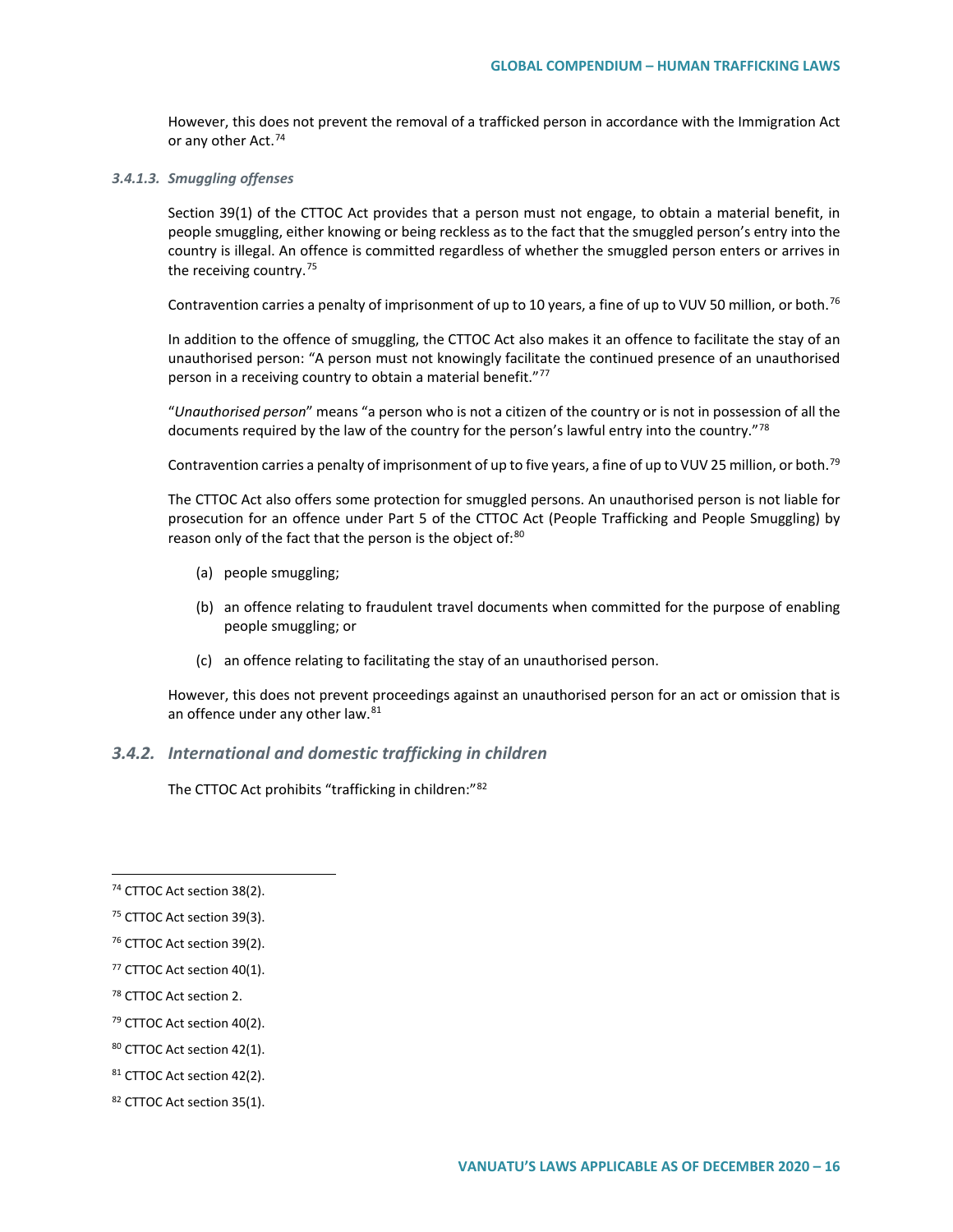"A person must not intentionally engage in trafficking in a person who is a child, or be involved in the arranging of trafficking in a person who is a child, regardless of whether the child's entry into Vanuatu or any other state is or was arranged by specified means."<sup>[83](#page-16-0)</sup>

Contravention carries a penalty of imprisonment of up to 15 years, a fine of up to VUV 75 million, or both.<sup>[84](#page-16-1)</sup>

It is not a defence that the child "consented to the intended exploitation" or that the "intended exploitation did not occur."

"Exploitation" includes "all forms of sexual exploitation (including sexual servitude and exploitation of another person's prostitution), forced labour or services, slavery or practices similar to slavery, servitude and the removal of organs."[85](#page-16-2)

### *3.4.3. Victim harboring*

The CTTOC Act defines "trafficking in persons" to mean "the recruitment, transportation, transfer, *harbouring or receipt* of a person for the purpose of exploitation."[86](#page-16-3) (Emphasis added**.**)

Also, a person must not knowingly facilitate the continued presence of an unauthorised person in Vanuatu to obtain a material benefit.<sup>[87](#page-16-4)</sup>

Therefore, harbouring a victim of trafficking is part of the offence of trafficking in persons, and may also be an offence of facilitating the continued presence of an unauthorised person. Refer to Section 3.4.1.

#### *3.4.4. Extraterritorial application of human trafficking and smuggling offenses*

Refer to Section 3.2.2.

### **3.5. Online Exploitation of Children Offenses**

The Penal Code includes offences prohibiting the exploitation of children:<sup>[88](#page-16-5)</sup>

A person must not use a child for pornographic purposes, cause or procure a child to be so used, or where caring for a child, consent to the child being so used or allow the child to be so used.

A child is used by a person for pornographic purposes if they are engaged in, or are in the presence of another person engaged in, activity of a sexual nature for the purpose of the production of pornography.[89](#page-16-6)

Contravention carries a penalty of imprisonment for up to five years or, if the child is under the age of 14 years, imprisonment for up to seven years.

<span id="page-16-0"></span><sup>83</sup> Refer to Section 3.4.1. for the definition of "specified means."

<span id="page-16-1"></span><sup>84</sup> CTTOC Act section 35(2).

<span id="page-16-2"></span><sup>85</sup> CTTOC Act section 2(1), definition of "exploitation."

<span id="page-16-3"></span><sup>86</sup> CTTOC Act section 2(1), definition of "trafficking in persons" (emphasis added).

<span id="page-16-4"></span><sup>&</sup>lt;sup>87</sup> CTTOC Act section 40(1).

<span id="page-16-5"></span><sup>88</sup> Penal Code section 101D(1).

<span id="page-16-6"></span><sup>89</sup> Penal Code section 101D(2).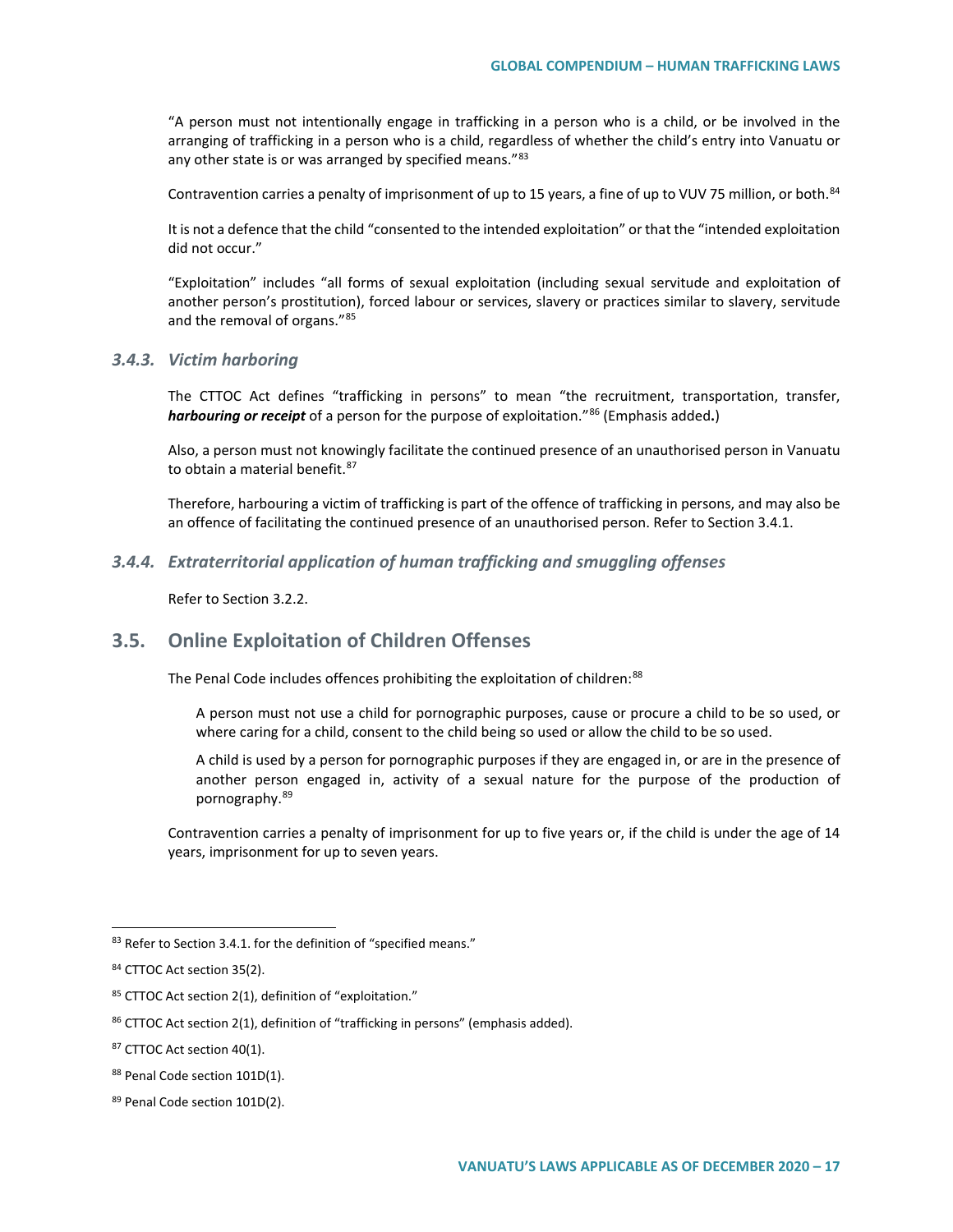The Penal Code also makes it a crime to possess child pornography and publish an indecent article that is child pornography. These offences carry penalties of up to two years of imprisonment<sup>[90](#page-17-0)</sup> and five years of imprisonment, respectively, or for a corporation convicted of publication, a fine of VUV 20,000,000. Relevant definitions are:

"'child pornography' means a film, publication, or computer game that would on the basis that it describes or depicts, in a way that is likely to cause offence to a reasonable adult, a person (whether or not engaged in sexual activity) who is a child under 16 or who looks like a child under 16."<sup>[91](#page-17-1)</sup>

"'publish' includes:

- (a) distribute, disseminate, circulate, deliver, exhibit (including on an internet website), lend for gain, exchange, barter, sell, offer for sale, let on hire, or offer to let on hire, or
- (b) have in possession or custody, or under control, for the purpose of doing an act referred to in paragraph (a), or
- (c) print, photograph, or make in any other manner (whether of the same or of a different kind or nature) for the purpose of doing such an act."<sup>[92](#page-17-2)</sup>

The offences of possession or publication include online pornography.

Vanuatu has ratified the Convention on the Rights of the Child, 1999, and has also ratified the Optional Protocol to the Convention on the Rights of the Child on the Sale of Children, Child Prostitution and Child Pornography.

### **3.6. Child Sex Tourism Offenses**

The Penal Code has criminal offences for prostitution and child sex tourism.

Section 101 of the Penal Code provides that no person shall procure, aid, or facilitate the prostitution of another person or share in the proceeds of such prostitution, whether habitual or otherwise, or be subsidised by any person engaging in prostitution. Contravention of this section carries a penalty of imprisonment for five years.

The Penal Code makes it a crime to promote or engage in acts of child prostitution. Section 101B(1) provides that a person must not, "by any means, cause or induce a child to participate in an act of child prostitution" or "participate as a client with a child in an act of child prostitution."<sup>[93](#page-17-3)</sup> The child's consent is not a defence.<sup>94</sup> This offence carries a penalty of imprisonment for up to 10 years or, if the child is under the age of 14 years, imprisonment for up to 14 years. $95$ 

<span id="page-17-4"></span>94 Penal Code section 101B(2).

<span id="page-17-0"></span><sup>90</sup> Penal Code sections 147A(2) and 147B(2).

<span id="page-17-1"></span><sup>&</sup>lt;sup>91</sup> Penal Code section 147A(1).

<span id="page-17-2"></span><sup>92</sup> Penal Code section 147B(1).

<span id="page-17-3"></span><sup>93</sup> Penal Code section 101A defines "an act of child prostitution" for the purposes of sections 1010B to 101D: "any sexual service, whether or not involving an indecent act - (a) that is provided by a child for the payment of money or the provision of any other material thing (whether or not it is in fact paid or provided to the child or to any other person); and (b) that can reasonably be considered to be aimed at the sexual arousal or sexual gratification of a person or persons other than the child …"

<span id="page-17-5"></span><sup>95</sup> Penal Code section 101B(1).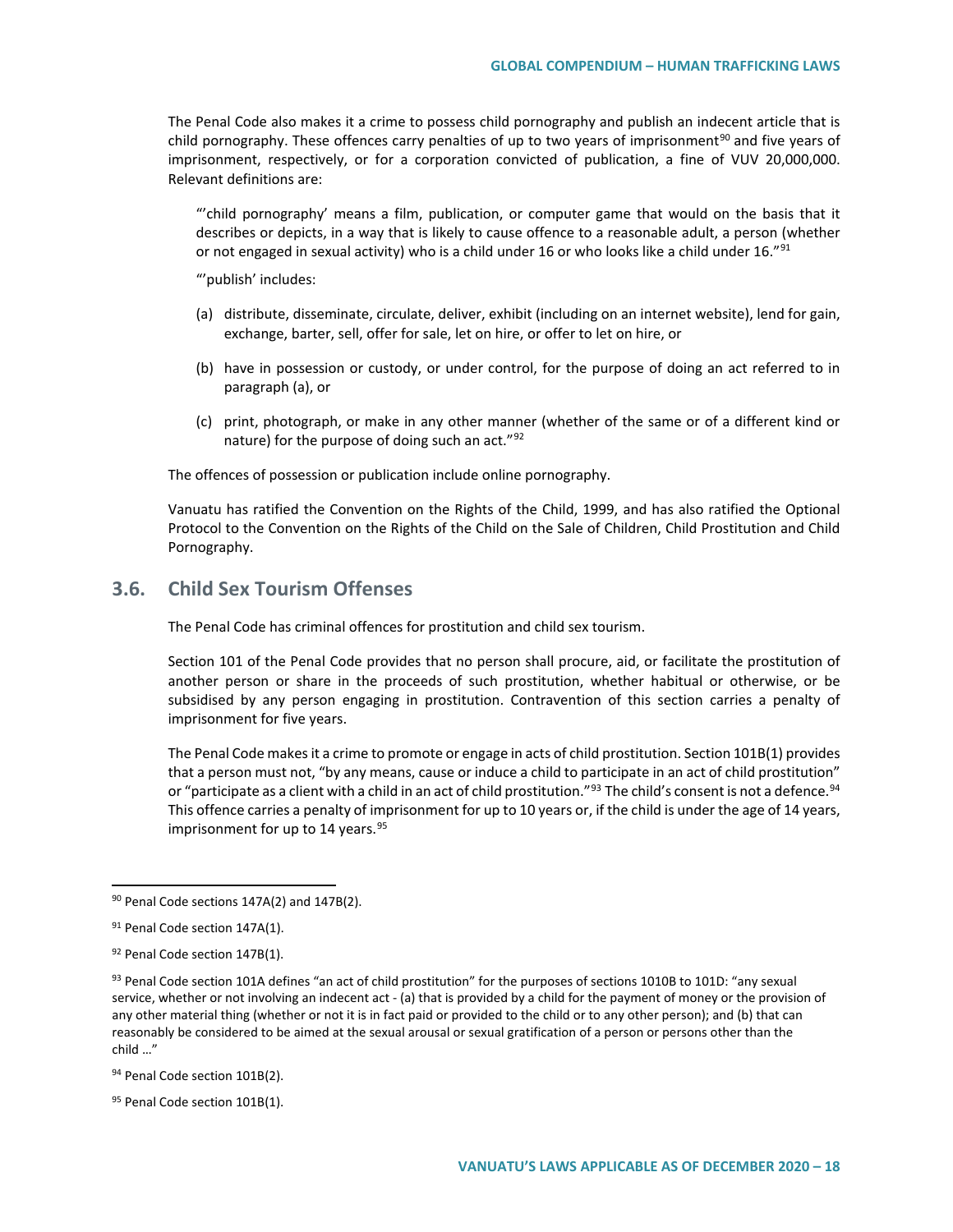Obtaining a benefit from child prostitution is also a criminal offence. Section 101C provides that a person must not receive money or any other material benefit knowing that it is derived directly or indirectly from an act of child prostitution. Contravention carries a penalty of imprisonment for up to 10 years.

Another offence prohibits "abduction of a person under 18 years of age."<sup>[96](#page-18-0)</sup> A person must not take or cause to be taken unmarried persons under the age of 18 years out of the possession and against the will of their father, mother, guardian, or any other person having the lawful care or charge of them with the intention: of having sexual intercourse with the person; or to cause the person to have sexual intercourse with any other person. Contravention carries a penalty of imprisonment for up to seven years.

# **4. VANUATU'S SUPPLY CHAIN REPORTING LEGISLATION**

No legislation or published government policy requires companies to monitor or report human trafficking in their supply chains.

# **5. FORCED LABOR: OVERVIEW OF VANUATU'S APPLICABLE EMPLOYMENT AND MIGRATION LAWS**

### **5.1. Employment Law Rights for Victims of Human Trafficking and Forced Labor**

Employment law provides limited mechanisms through which victims of forced labour and trafficking can seek civil remedies. The Constitution and employment legislation confer certain rights, and employers are required to have workers' compensation insurance covering most employees. However, contraventions are generally punishable by fines. Victims of trafficking who do not have a valid work visa can be subject to deportation.

## **5.2. Applicability of Employment Legislation in the Context of Forced Labor or Trafficking**

Persons who are not citizens of Vanuatu must obtain an appropriate visa to have the right to work in Vanuatu. Victims of forced labour or human trafficking from other countries are unlikely to have a visa.

Contraventions of the Employment Act, and other employment legislation, also apply to those employees who not are legally entitled to work.

Contraventions of the Employment Act are offences punishable by a fine not exceeding VUV 100,000 (there is no provision for imprisonment).

The Commissioner of Labour is responsible for enforcing the Employment Act.

<span id="page-18-0"></span><sup>96</sup> Penal Code section 92A.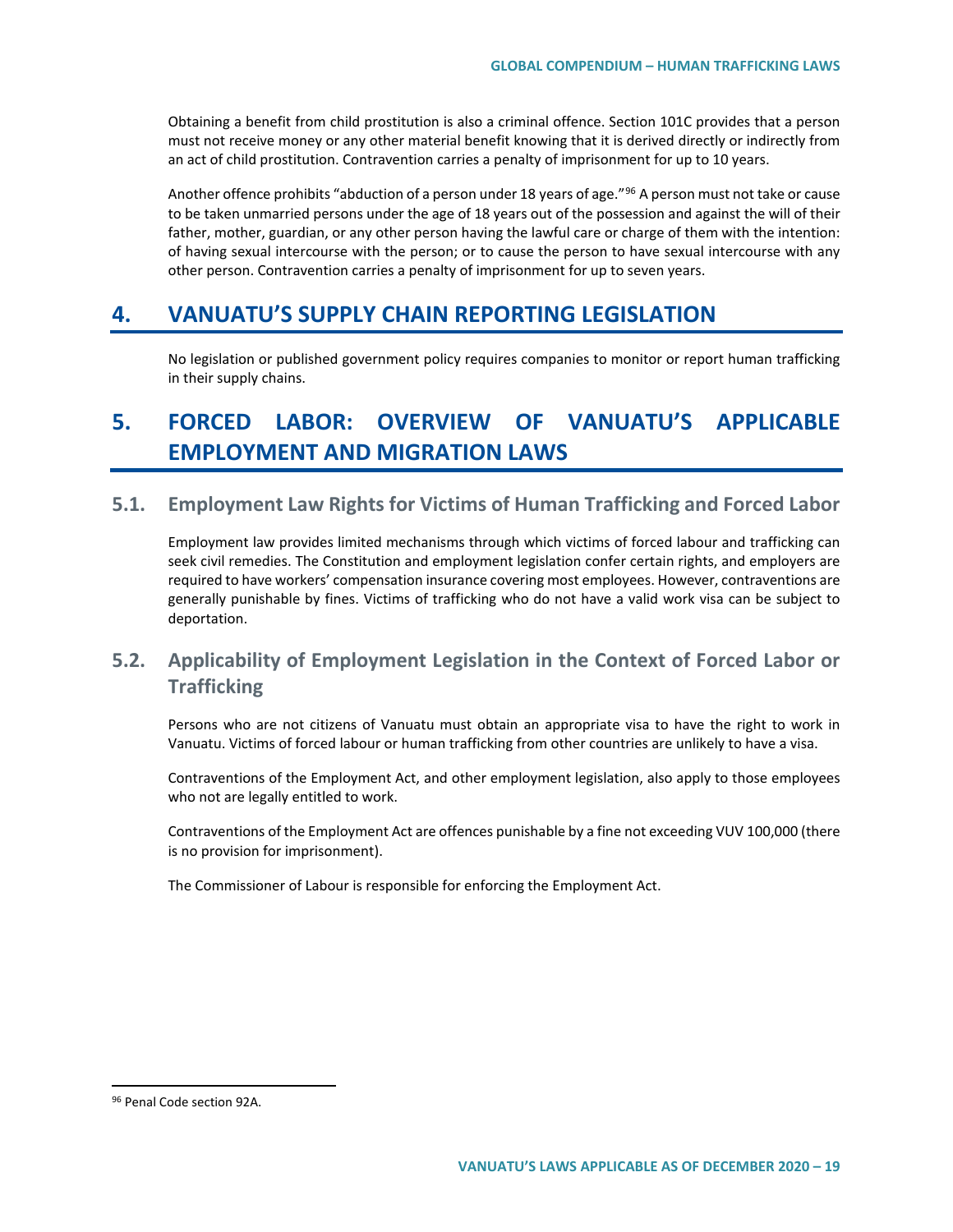### **5.3. Statutory rights**

### *5.3.1. Rights to minimum wages, entitlements, and other applicable minimum standards*

The Employment Act specifies that "all monetary remuneration of an employee shall be paid in legal tender.["97](#page-19-0)

The Minimum Wage and Minimum Wages Board Act (**Minimum Wage Act**)[98](#page-19-1) establishes the legal basis for Vanuatu's minimum wage. The Tripartite Labour Advisory Council established under section 1A of the Employment Act sets the minimum wage. As at 2019, Vanuatu's minimum wage was VUV 220 per hour (about USD  $2.03$ ).  $99$ 

### *5.3.2. Claims available in relation to misrepresentations and "sham" arrangements*

There is no offence of deceptive recruiting for labor or services. The Government prohibits recruitment fees for seasonal employment work outside of Vanuatu and issues notices of "non-compliance" to agents who charge migrant workers recruitment fees (*see* Section 3.3.3.), however this does not give rights of action or compensation to those workers.

There are some offences relating to fraud or fraudulent statements,<sup>[100](#page-19-3)</sup> however their possible application to misrepresentations regarding conditions of work is unclear. Refer to Section 7 regarding compensation claims arising from offences.

### *5.3.3. Claims available in relation to unlawful deductions, loans, and debt bondage*

Under the Employment Act: "no employer shall make any deduction or make any agreement with an employee for any deduction from the employee's remuneration for, or in respect of, any fine or of bad or negligent work or damage to the materials or other property of the employer: Provided that, subject to a prior written approval of a labour officer, a deduction may be made in respect of any loss or damage to materials or other property of the employer caused by the employee's wilful misconduct or negligence of the employee."<sup>[101](#page-19-4)</sup>

Employers may make deductions only for sums advanced by the employer, the cost of materials or tools supplied to the employee for use outside of work, the value of any rations or accommodation provided by the employer, the cost of any articles provided on credit, and the cost of any food prepared, as well as any trade union membership fees or dues if requested by the employee.<sup>[102](#page-19-5)</sup>

<span id="page-19-0"></span><sup>&</sup>lt;sup>97</sup> Employment Act section 16(1).

<span id="page-19-1"></span><sup>98</sup> Laws of The Republic of Vanuatu - Consolidated Edition 2006, Chapter 182, Minimum Wage and Minimum Wages Board Act (enacted 1984), as subsequently amended by Minimum Wage and Minimum Wages Board (Amendment) Act 2010.

<span id="page-19-2"></span><sup>99</sup> *See* [https://dol.gov.vu/index.php/2016-03-15-14-31-48.](https://dol.gov.vu/index.php/2016-03-15-14-31-48)

<span id="page-19-3"></span> $100$  For example: The offence of "kidnapping" (Penal Code section 105) is described in the following terms: "No person shall – (a) convey any person beyond the limits of the Republic without the consent of that person, or of some person legally authorised to consent on behalf of that person; or (b) by force compel, **or by any fraudulent means induce, any person to go from any place to another place**." (Emphasis added.) Arguably, inducing a person to go to Vanuatu, or to another place within Vanuatu, by fraudulent representations about their conditions of work, could meet the definition.

<span id="page-19-4"></span><sup>&</sup>lt;sup>101</sup> Employment Act section 21(1).

<span id="page-19-5"></span><sup>102</sup> Employment Act section 21(2)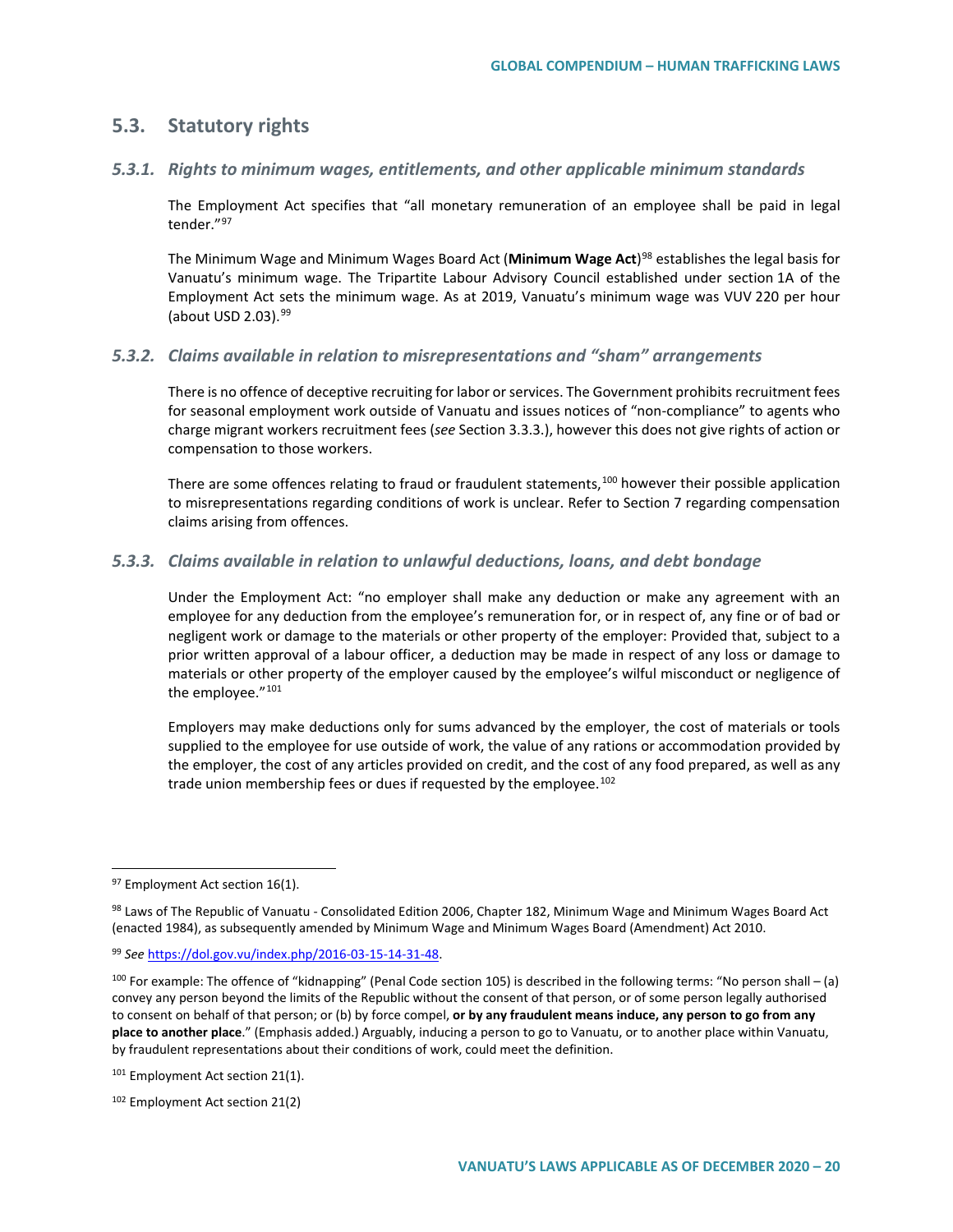### *5.3.4. Remedies*

The criminal court has the power to order employers to pay employees any remuneration or other amounts owed to their employees.<sup>[103](#page-20-0)</sup>

## **5.4. Rights to a Safe Workplace and Compensation Associated With Injuries or Illness**

Under the Health and Safety at Work Act (**Health and Safety Act**),[104](#page-20-1) every employer has the duty, so far as is reasonably practicable, to ensure the health, safety, and welfare at work of all employees.<sup>[105](#page-20-2)</sup> The Minister enforces the Health and Safety Act.<sup>[106](#page-20-3)</sup>

An employer's failure to discharge a duty under the Health and Safety Act is an offence, which carries a penalty of a fine of up to VUV 100,000.<sup>[107](#page-20-4)</sup> The Act also discusses civil liability: "Nothing in this Act shall give rise to a right of action in civil proceedings. Unless otherwise provided for in the regulations, breach of a duty imposed by health and safety regulations shall, so far as it causes damage be actionable."<sup>[108](#page-20-5)</sup> However, no health and safety regulations are in force.

Additionally, the Employment Act requires every employer to take appropriate steps as soon as possible to remedy working conditions that may be dangerous for employees' health or welfare.<sup>[109](#page-20-6)</sup> The Commissioner may issue a written notice to any employer recording any offences or dangerous conditions discovered and fixing the period within which they shall be eliminated.<sup>[110](#page-20-7)</sup>

The U.S. Department of State's 2020 Human Rights Report for Vanuatu found that the Government did not effectively enforce occupational health and safety law, particularly in the informal sector. It also reported that Vanuatu could use higher penalties and more inspectors to deter violations. Logging, agriculture, construction, and manufacturing were identified as industries with inadequate safety.<sup>[111](#page-20-8)</sup>

The Workmen's Compensation Act<sup>[112](#page-20-9)</sup> obligates employers to compensate employees injured from an accident arising out of and in the course of employment, or those persons entitled to the estate of

<span id="page-20-0"></span><sup>&</sup>lt;sup>103</sup> Employment Act section 64(1).

<span id="page-20-1"></span><sup>104</sup> Laws of The Republic of Vanuatu - Consolidated Edition 2006, Chapter 195, Health and Safety at Work Act (enacted 1986, commenced 1987).

<span id="page-20-2"></span><sup>105</sup> Health and Safety Act section 2(1). The specific **Minister** is not defined in the Health and Safety Act. The relevant responsible Minister would vary from time to time depending on allocations of ministries determined by the Prime Minister from time to time. The website for the Health and Safety Unit of the Department of Labour and Employment Services, Government of the Republic of Vanuatu, does not identify the Minister. The Vanuatu Government Directory indicates that the Ministry of Internal Affairs is currently for the Labour Department. *See* website at[: https://www.gov.vu/index.php/directory/government-directory.](https://www.gov.vu/index.php/directory/government-directory)

<span id="page-20-3"></span><sup>106</sup> Health and Safety Act section 11.

<span id="page-20-4"></span><sup>107</sup> Health and Safety Act section 11.

<span id="page-20-5"></span><sup>108</sup> Health and Safety Act section 20.

<span id="page-20-6"></span><sup>&</sup>lt;sup>109</sup> Employment Act section 45(1).

<span id="page-20-7"></span><sup>&</sup>lt;sup>110</sup> Employment Act section 45(2).

<span id="page-20-8"></span><sup>111</sup> "Vanuatu 2018 Human Rights Report," published by the U.S. Department of State, Bureau of Democracy, Human Rights and Labor, available at[: https://www.state.gov/wp-content/uploads/2019/03/VANUATU-2018.pdf.](https://www.state.gov/wp-content/uploads/2019/03/VANUATU-2018.pdf)

<span id="page-20-9"></span><sup>112</sup> Laws of The Republic of Vanuatu - Consolidated Edition 2006, Chapter 202 Workmen's Compensation Act (enacted 2004)*,* as subsequently amended by Statute Law (Miscellaneous Provisions) Act 2010 and Workmen's Compensation (Amendment) Act 2013.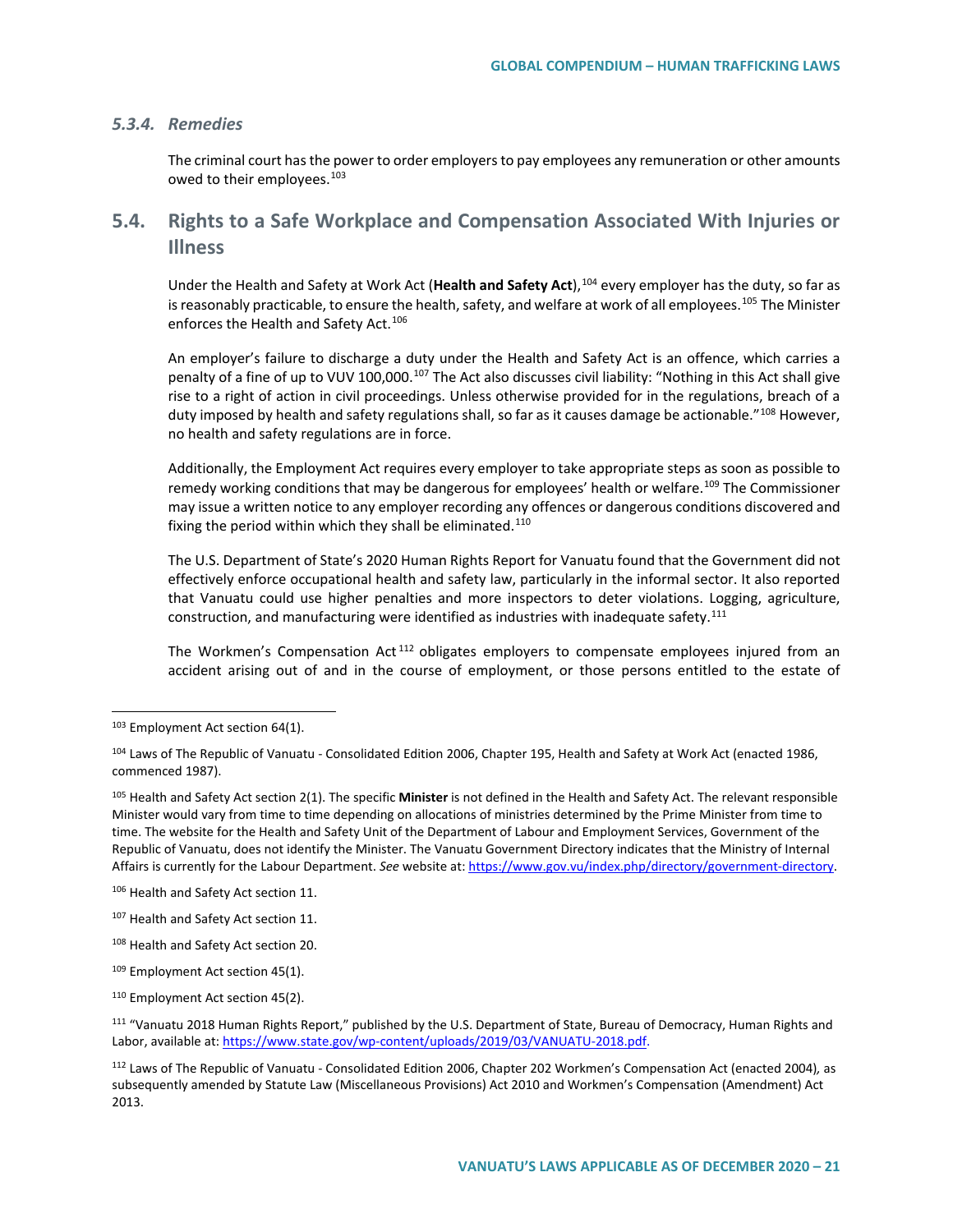employees who die as a result of any such accident.<sup>[113](#page-21-0)</sup> The amount of compensation is calculated in accordance with a scale set out in the schedule to the Workmen's Compensation Act; for total disability or death, the amount is three times the employee's annual wages, subject to a maximum of VUV 8,640,000.<sup>[114](#page-21-1)</sup>

Employers are required to maintain insurance against liability for payment under the Act. Failure to maintain the insurance is an offence penalized by a fine not exceeding VUV 100,000.<sup>[115](#page-21-2)</sup> Injured employees (or their families) should therefore generally be able to claim under workers' compensation insurance.

However, there are some significant exclusions from the requirement to maintain insurance, such as:<sup>[116](#page-21-3)</sup>

- employment exclusively in domestic premises;
- employment in a fishing vessel where the crew are remunerated wholly by shares in the vessel's profits; and
- any person who employs only a spouse, parent, child, or grandchild.

# **5.5. Access to Justice and Practical Issues Associated With Enforcing Social Legislation**

There are several barriers to accessing justice and other practical issues associated with enforcing legislation in Vanuatu. Ubiquitous barriers to justice include the cost of legal services, geographical location, and language barriers.<sup>[117](#page-21-4)</sup>

Many of these barriers arise from Vanuatu's unique geographical and social context. Vanuatu is one of the most culturally diverse nations in the world, with more than 100 distinct linguistic and cultural groups spread across its more than 80 islands. A total of 70% of its small population of approximately 285,000 people spend most of their lives in rural villages.

The Republic faces challenges in the administration of justice, which would benefit from more resources, training, and decentralisation. However, its key advantages include greater neutrality than community justice and better support to victims. Notions of community justice are also complex because of the highly interrelated nature of communities, issues concerning money and power, and lack of consistency, oversight, and training.<sup>[118](#page-21-5)</sup>

It is difficult to identify victims of human trafficking in Vanuatu. The Department of Vanuatu Immigration and Passport Services recognises that strengthening its border controls is a key national priority, including to prevent human trafficking.<sup>[119](#page-21-6)</sup>

<span id="page-21-0"></span> <sup>113</sup> Workmen's Compensation Act section 1.

<span id="page-21-1"></span><sup>114</sup> Workmen's Compensation Act section 2, Schedule sections 1–3.

<span id="page-21-2"></span><sup>115</sup> Workmen's Compensation Act section 3.

<span id="page-21-3"></span><sup>116</sup> Workmen's Compensation Act section 3(3).

<span id="page-21-4"></span><sup>117</sup> Australian Government Department of Foreign Affairs and Trade, *Conflict Management and Access to Justice in Rural Vanuatu*, available at*:* [https://www.dfat.gov.au/sites/default/files/conflict-management-access-justice-rural-vanuatu.pdf.](https://www.dfat.gov.au/sites/default/files/conflict-management-access-justice-rural-vanuatu.pdf)

<span id="page-21-5"></span><sup>118</sup> Australian Government Department of Foreign Affairs and Trade, *Conflict Management and Access to Justice in Rural Vanuatu*, available at[: https://www.dfat.gov.au/sites/default/files/conflict-management-access-justice-rural-vanuatu.pdf.](https://www.dfat.gov.au/sites/default/files/conflict-management-access-justice-rural-vanuatu.pdf)

<span id="page-21-6"></span><sup>119</sup> Vanuatu Immigration and Passport website, available at: [https://immigration.gov.vu/index.php/department-of-immigration](https://immigration.gov.vu/index.php/department-of-immigration-and-passport-service/vis-location)[and-passport-service/vis-location;](https://immigration.gov.vu/index.php/department-of-immigration-and-passport-service/vis-location) [https://immigration.gov.vu/index.php/regulatory-unit/compliance-section.](https://immigration.gov.vu/index.php/regulatory-unit/compliance-section)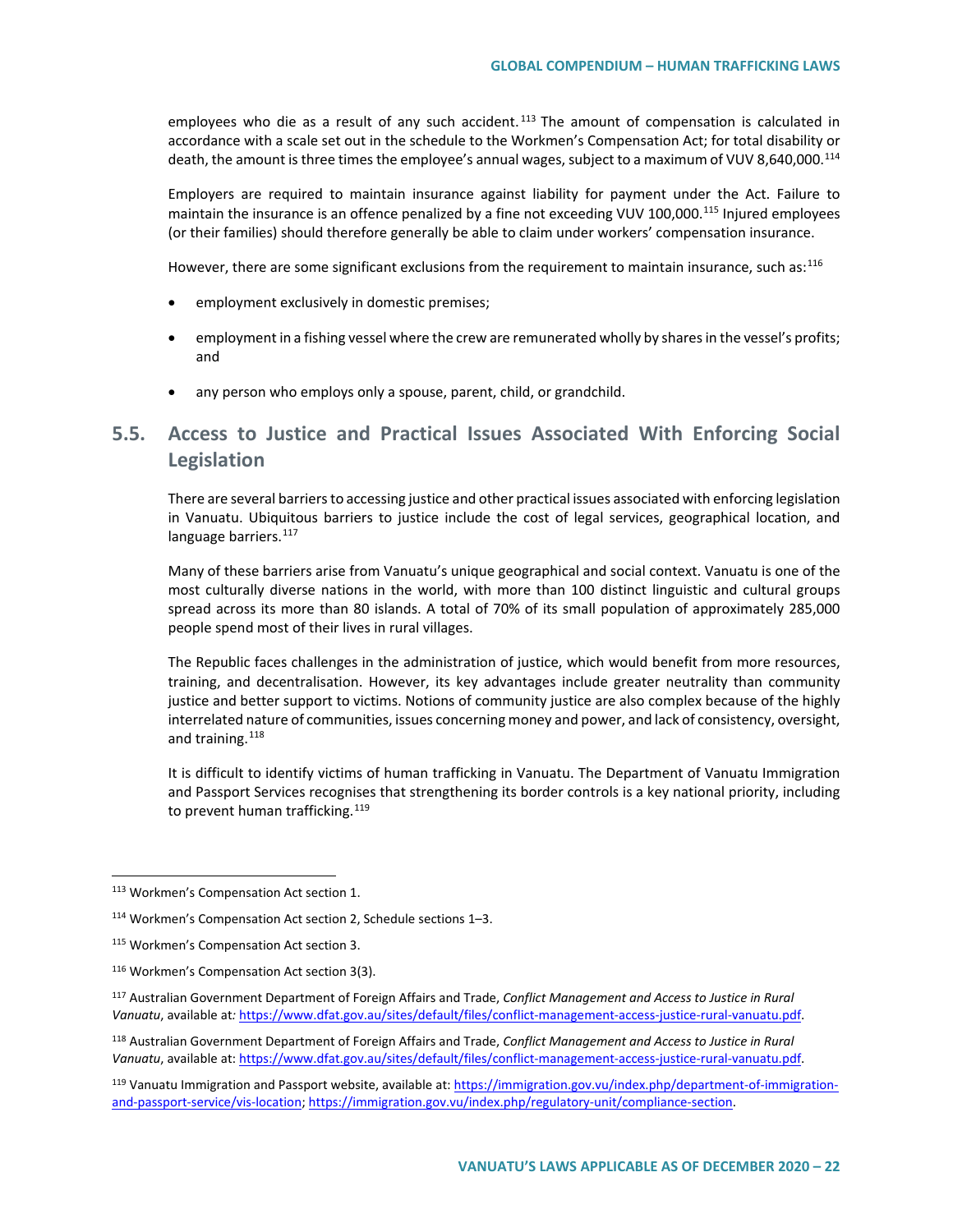## **5.6. Interaction between Employment Law and Migration**

### *5.6.1. Employment rights affected where employment is unlawful under migration law*

The Immigration Act regulates and controls immigration into Vanuatu. It prescribes classes of visas, including visitor visas and residence visas.<sup>[120](#page-22-0)</sup> Employment in Vanuatu is prohibited on a visitor visa, but the holder of a residence visa may, subject to the Labour (Work Permits) Act (Work Permits Act),<sup>[121](#page-22-1)</sup> commence or continue employment.<sup>[122](#page-22-2)</sup>

The Work Permits Act makes it an offence for any non-citizen worker to take up or continue employment in Vanuatu without first obtaining a work permit or not to comply with the conditions of that work permit.<sup>[123](#page-22-3)</sup> Under the Work Permits Act, the onus is on an employer who wishes to employ a non-citizen worker to make an application<sup>[124](#page-22-4)</sup> and it is an offence to employ a non-citizen worker without the required work permit.

A residence visa is automatically cancelled if the Commissioner of Labour revokes the person's work permit.<sup>[125](#page-22-5)</sup>

There is no exemption from the requirements of the Work Permits Act for victims of human trafficking.

Workers without valid work permits are not excluded from court-ordered payments of wages owed to them (Section 5.3.4.) or from workers' compensation claims (Section 5.4.). However, because they are subject to an order for removal if the authorities learn of their irregular immigration status (Section 5.6.2.), they are unlikely to claim unpaid wages or compensation for injury.

### *5.6.2. Rights/remedies available under applicable migration law and regulations*

While victims of human trafficking are not exempt from applicable immigration requirements, the CTTOC Act protects those victims against criminal prosecution for breach of immigration requirements. Section 38 exempts trafficked persons from criminal liability for illegal entry and unlawful residence.<sup>[126](#page-22-6)</sup> However, the protection does not prevent a trafficked person's removal in accordance with the Immigration Act.<sup>[127](#page-22-7)</sup>

Trafficked persons who are "prohibited immigrants" (because they do not have valid work permits), are subiect to removal.<sup>[128](#page-22-8)</sup> Before making an order for removal, the Minister must give persons written notice.<sup>[129](#page-22-9)</sup> They may submit a written response explaining why they should not be removed from Vanuatu.

 $128$  Immigration Act section 53(1)(c).

<sup>129</sup> "Minister**"** means the Minister responsible for immigration. (Immigration Act section 1, definition of "Minister.") The relevant Minister responsible for immigration would vary from time to time, depending on allocations of ministries determined

<span id="page-22-1"></span><span id="page-22-0"></span> <sup>120</sup> Immigration Act section 27.

<span id="page-22-2"></span><sup>&</sup>lt;sup>121</sup> Laws of The Republic of Vanuatu - Consolidated Edition 2006, Chapter 187 Labour (Work Permits) Act (enacted 1985, commenced 1986), as subsequently amended by Labour (Work Permits) (Amendment) Act 2013 and Labour (Work Permits) (Amendment) Act 2018.

<span id="page-22-4"></span><span id="page-22-3"></span><sup>122</sup> Immigration Act section 45.

<sup>123</sup> Work Permits Act section 2(1).

<span id="page-22-6"></span><span id="page-22-5"></span><sup>124</sup> Work Permits Act section 2(2).

<span id="page-22-7"></span><sup>125</sup> Immigration Act section 49A.

<sup>126</sup> CTTOC Act section 38(1).

<span id="page-22-9"></span><span id="page-22-8"></span><sup>127</sup> CTTOC Act section 38(2).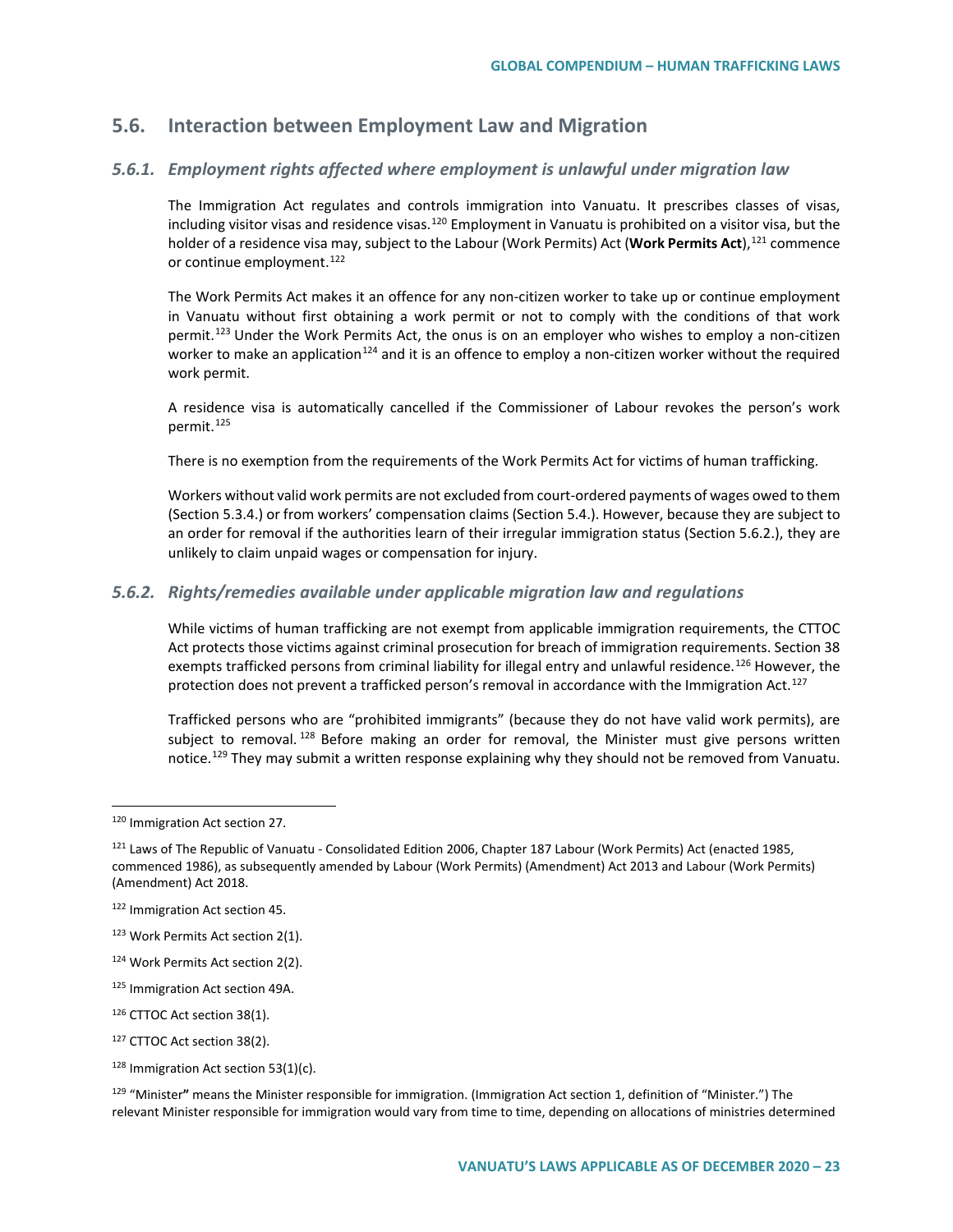The Minister is bound to consider their response.<sup>[130](#page-23-0)</sup> Generally, a removed non-citizen is liable to pay the Government the costs of removal, which the Government may recover in a court of competent jurisdiction.<sup>[131](#page-23-1)</sup>

### **5.7. Employment Laws and Child Labor**

The Employment Act imposes several restrictions on child labour:

- Employment of persons under the age of 12 is prohibited, except for light work suitable to the child's capacity in an agricultural undertaking owned and managed by the family.[132](#page-23-2)
- Persons under the age of 14 may be employed only in light agricultural or domestic work in which members of the employer's family are employed, or in light agricultural work done collectively by the local community.<sup>[133](#page-23-3)</sup>
- Persons under the age of 15 shall not be employed on any ship, and shall not work in an industrial undertaking except in employment approved by the Commissioner.<sup>[134](#page-23-4)</sup>
- Persons under the age of 18 shall not be employed during the night in any industrial undertaking except where a labour officer has given consent.<sup>[135](#page-23-5)</sup>

Every employer in an industrial undertaking and every master of a ship must keep a register of all employed persons under the age of 18 years. This register is open to inspection by a labour officer.<sup>[136](#page-23-6)</sup>

The U.S. Department of State's 2020 Human Rights Report for Vanuatu commented on child labour issues: [137](#page-23-7)

"The government did not release enough information related to its enforcement of child-labor law to determine whether the law was effectively enforced. The Department of Labor confirmed there were no reported cases of illegal child labor during the year, and department action to address child labor was limited to informal presentations on the topic. There were no reports of government stopping child-labor activities or imposing administrative barriers. Penalties were not commensurate with those for other analogous serious crimes.

According to the National Child Protection Policy, the country has no data to determine the nature and prevalence of child labor. The Department of Labor stated, however, that most child workers were involved in logging, which exposed children to hazardous activities including having no proper protective equipment to operate machines, no proper training, and no regular medical checkups. Children were also involved in handling or lifting heavy loads. There were reports of a lack of regular

 $\overline{a}$ 

<span id="page-23-7"></span><sup>137</sup> "Vanuatu 2018 Human Rights Report," published by the U.S. Department of State, Bureau of Democracy, Human Rights and Labor, available at[: https://www.state.gov/wp-content/uploads/2019/03/VANUATU-2018.pdf.](https://www.state.gov/wp-content/uploads/2019/03/VANUATU-2018.pdf)

by the Prime Minister from time to time. The current relevant Minister is the Minister of Internal Affairs. *See* website at: [https://immigration.gov.vu/index.php/contact.](https://immigration.gov.vu/index.php/contact)

<span id="page-23-0"></span><sup>130</sup> Immigration Act section 53(2) and (2A).

<span id="page-23-1"></span><sup>131</sup> Immigration Act section 56.

<span id="page-23-2"></span><sup>132</sup> Employment Act section 38.

<span id="page-23-3"></span><sup>133</sup> Employment Act section 39.

<span id="page-23-4"></span><sup>134</sup> Employment Act section 40.

<span id="page-23-5"></span><sup>135</sup> Employment Act section 41.

<span id="page-23-6"></span><sup>136</sup> Employment Act section 43.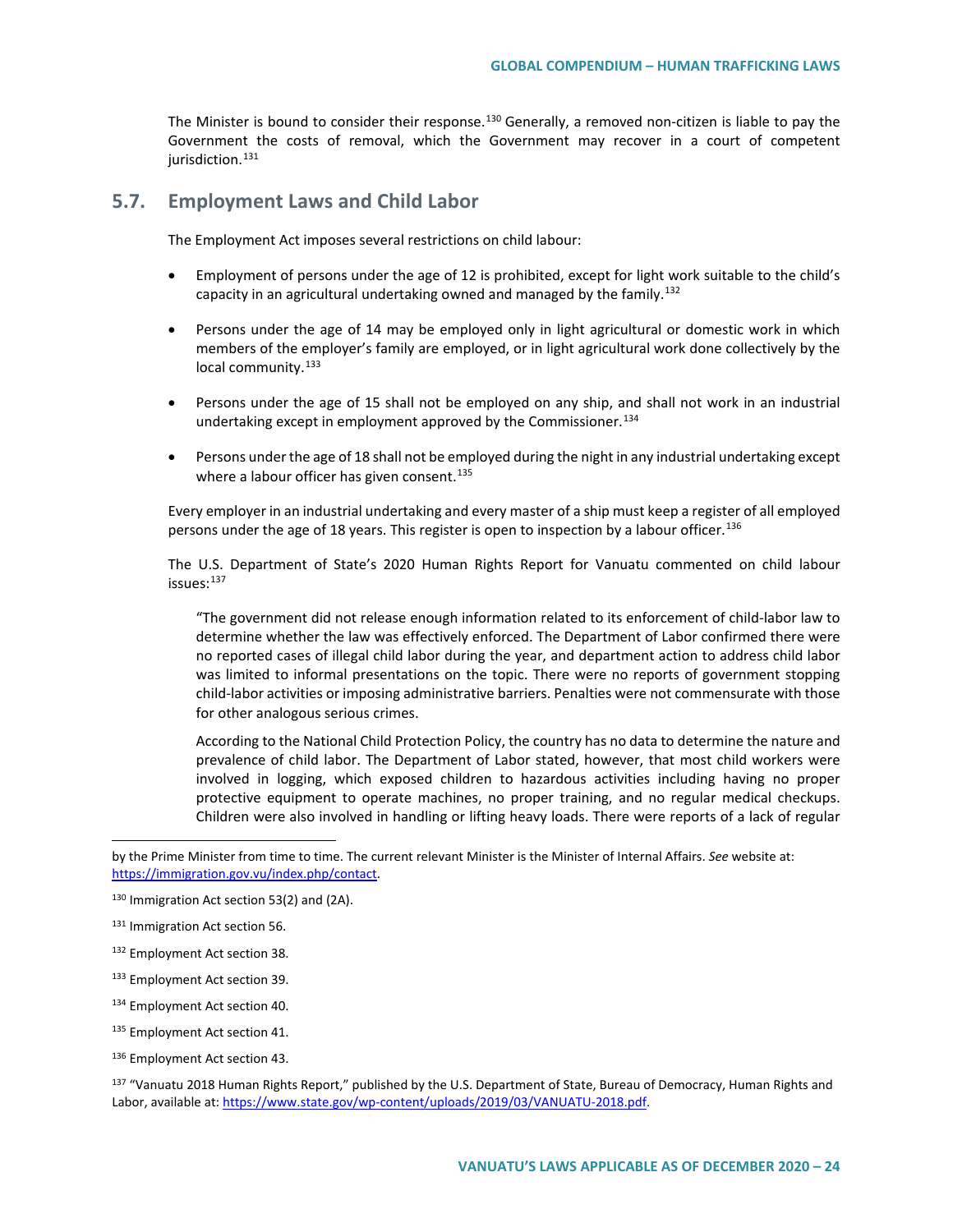inspection from forestry and other appropriate government agencies to provide appropriate guidance to workers."

The Report noted that the penalties are not commensurate with those for other analogous serious crimes. The standard penalty for offences under the Employment Act, a fine of up to VUV 100,000, would apply for contraventions of the age limits for employment.

# **6. GOVERNMENT PROCUREMENT RULES**

### **6.1. Overview**

Vanuatu has laws that regulate public procurement, establish a regulatory authority, and set out the standards and legal framework for public procurement by government agencies. The laws also establish the Central Tender Board (**CTB**).

No statute, rule, or procedure addresses slavery or human trafficking as a procurement issue.

### **6.2. Government Contracts and Tenders Act**

The Government Contracts and Tenders Act<sup>[138](#page-24-0)</sup> regulates public procurement of Government Contracts, including the issuing of tenders, quotations, and proposals and the management of tender processes. Contravention (unless minor, technical, or trivial in nature) makes a contract not binding on the government. The definition of "Government Contract" includes contracts for: (i) the supply of goods or services or the execution of public works; (ii) the disposal of a government asset, including disposals of land, interests in land, buildings, or infrastructure; and (iii) a concession or franchise granted by the government.

The CTB is responsible for managing procurement procedures and recommending acceptance of Government Contracts with a value of more than VUV 10 million.<sup>[139](#page-24-1)</sup> The CTB is also responsible for developing the Standard Form tender documents for government agencies to use in planning procurements, recording and reporting on procurement processes, and placing advertisements in the appropriate media. The CTB is also responsible for developing procedures and forms for use in contract management.

The purpose of the Government Contracts and Tenders Act is to "establish rules and procedures that must be followed with Government Contracts and tenders."<sup>[140](#page-24-2)</sup> Those standards do not deal with the principles set out in the UN Guiding Principles on Business and Human Rights.

Vanuatu is yet to develop and adopt a national action plan on business and human rights.<sup>[141](#page-24-3)</sup>

<span id="page-24-0"></span><sup>138</sup> Laws of the Republic of Vanuatu - Consolidated Edition 2006, Chapter 245, Government Contracts and Tenders Act (enacted 1998), as subsequently amended by Government Contracts and Tenders (Amendment) Act 2013 and Government Contracts and Tenders (Amendment) Act 2019. 2020 Consolidated Edition is available at: [https://ctb.gov.vu/attachments/article/10/Government%20Contracts%20and%20Tenders.pdf.](https://ctb.gov.vu/attachments/article/10/Government%20Contracts%20and%20Tenders.pdf)

<span id="page-24-1"></span><sup>139</sup> *See* "Threshold for high value procurement," available at[: https://ctb.gov.vu/procedures/high-value-procurement.](https://ctb.gov.vu/procedures/high-value-procurement)

<span id="page-24-2"></span><sup>140</sup> Government Contracts and Tenders Act section 1.

<span id="page-24-3"></span><sup>141</sup> United Nations, *"National action plans on business and human rights*," available at: [https://www.ohchr.org/EN/Issues/Business/Pages/NationalActionPlans.aspx#:~:text=French%20%7C%20Russian%20%7C%20S](https://www.ohchr.org/EN/Issues/Business/Pages/NationalActionPlans.aspx#:%7E:text=French%20%7C%20Russian%20%7C%20Spanish-,State%20national%20action%20plans%20on%20Business%20and%20Human%20Rights,on%20Business%20and%20Human%20Rights) [panish-,State%20national%20action%20plans%20on%20Business%20and%20Human%20Rights,on%20Business%20and%20Hu](https://www.ohchr.org/EN/Issues/Business/Pages/NationalActionPlans.aspx#:%7E:text=French%20%7C%20Russian%20%7C%20Spanish-,State%20national%20action%20plans%20on%20Business%20and%20Human%20Rights,on%20Business%20and%20Human%20Rights) [man%20Rights.](https://www.ohchr.org/EN/Issues/Business/Pages/NationalActionPlans.aspx#:%7E:text=French%20%7C%20Russian%20%7C%20Spanish-,State%20national%20action%20plans%20on%20Business%20and%20Human%20Rights,on%20Business%20and%20Human%20Rights)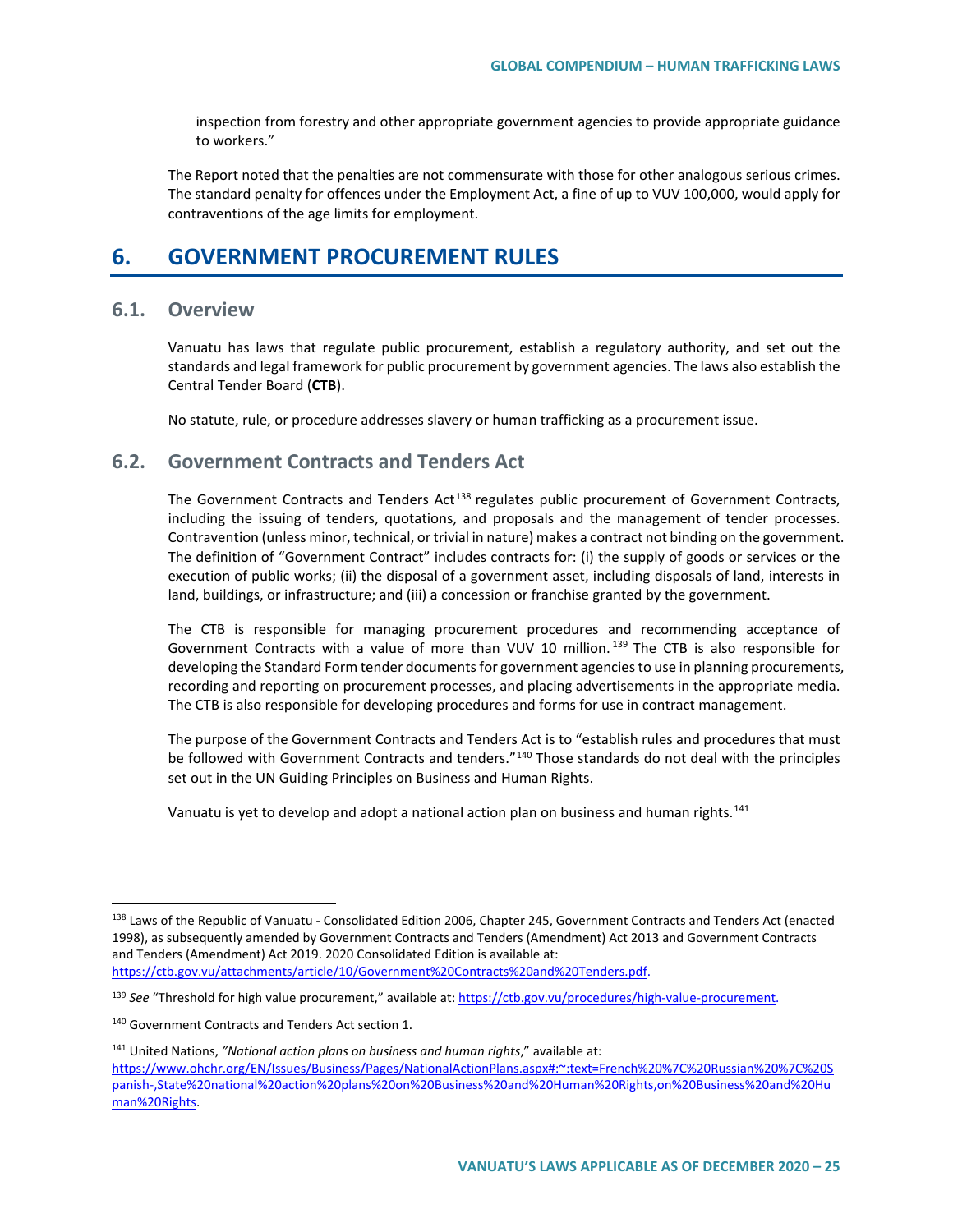# **7. RESTITUTION AND VICTIM COMPENSATION**

### **7.1. Overview**

Victims of human trafficking have several avenues to obtain compensation or restitution for their harm. However, the victim compensation regime in Vanuatu is complicated by the unique interplay between strictly legal remedies and punishments and the principles of customary reconciliation. In practice, there are significant hurdles.

### **7.2. Avenues to Compensation**

### *7.2.1. Sentence of compensation*

Victims can receive compensation as part of a criminal sentence for an offence that harmed them, including for CTTOC Act offences.<sup>[142](#page-25-0)</sup> The Penal Code Part 1A creates a compensation regime to provide courts with sentencing options and other means for dealing with offenders other than by imprisonment.<sup>[143](#page-25-1)</sup>

When sentencing an offender, the sentencing court is required to consider, but is not obliged to impose, a sentence of compensation if the offence caused the victim to suffer death or injury, damage to property, emotional harm, or any other loss.<sup>[144](#page-25-2)</sup>

When determining the amount or type of compensation, the court is required to take into account the offender's income and any offer, agreement, response, measure, or action made or taken between the offender and the victim.

If the offender cannot pay the total value of the loss, damage, or harm, the court may sentence the offender to compensate the victim for a lower amount or to pay by instalments.<sup>[145](#page-25-3)</sup> The offender's payments are used to pay a sentence of compensation before any fine.

Although a sentence of compensation does not prevent victims from suing offenders to recover additional damages, <sup>[146](#page-25-4)</sup> the sentencing court, when considering the appropriateness or amount of a sentence of compensation, must take into account other legal rights available to victims to recover for the same loss or damage.<sup>[147](#page-25-5)</sup> Consequently, where victims, or someone on their behalf, contemplate civil proceedings against offenders, the sentencing court is unlikely to impose a sentence of compensation.<sup>[148](#page-25-6)</sup>

<span id="page-25-0"></span> <sup>142</sup> CTTOC Act section 51A.

<span id="page-25-1"></span><sup>143</sup> Penal Code section 36.

<span id="page-25-2"></span><sup>&</sup>lt;sup>144</sup> Penal Code section 40(1).

<span id="page-25-3"></span><sup>145</sup> Penal Code section 43.

<span id="page-25-4"></span><sup>&</sup>lt;sup>146</sup> Penal Code section 46(2).

<span id="page-25-5"></span><sup>147</sup> Penal Code section 40(3).

<span id="page-25-6"></span><sup>148</sup> *See, e.g.*, *Public Prosecutor v. Bob* [2007] VUSC 13 (13 April 2007) (Lunabek CJ) (Supreme Court of Vanuatu).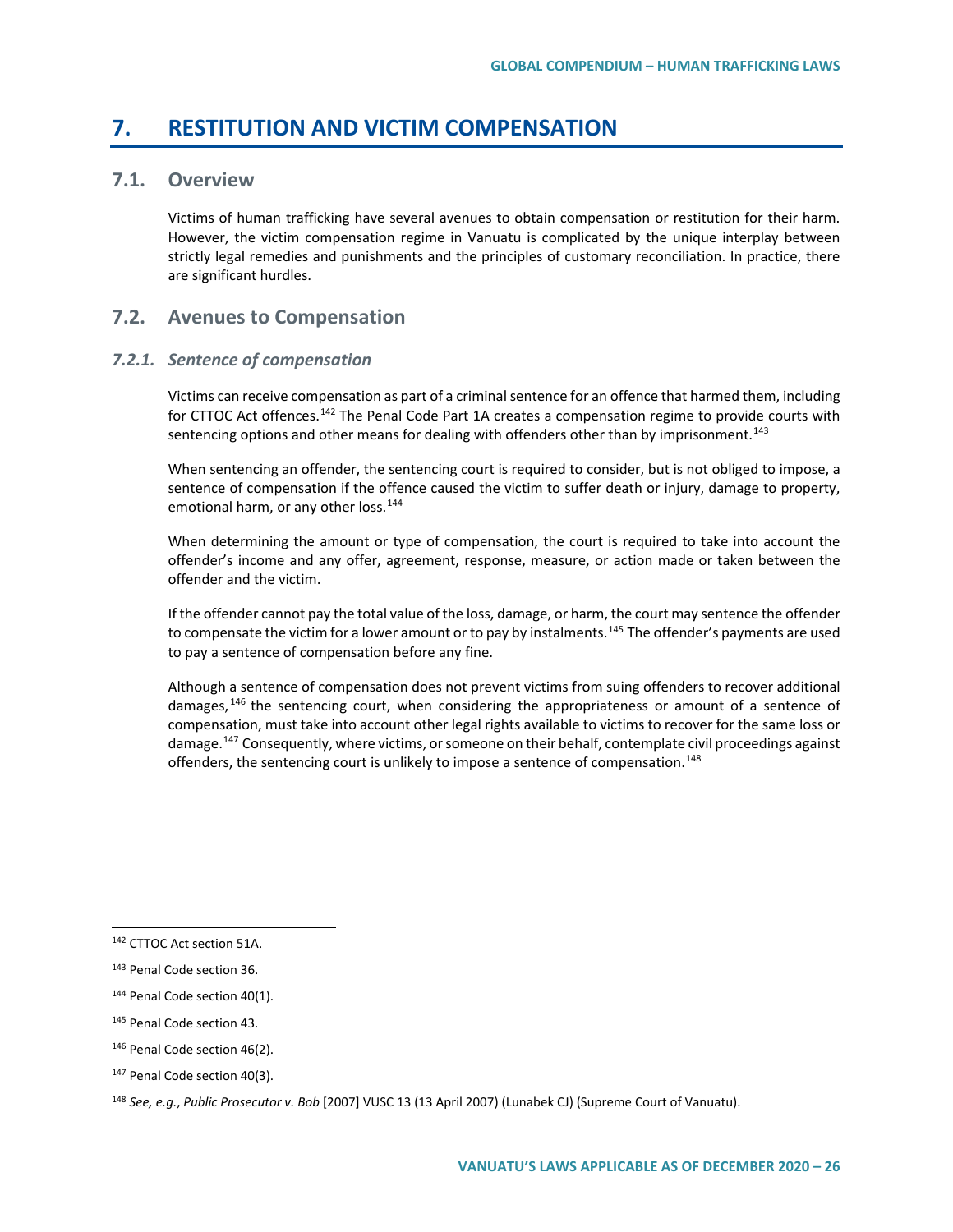### *7.2.2. Concurrent civil proceedings*

Section 213 of the Criminal Procedure Code<sup>[149](#page-26-0)</sup> allows a court to hear and give judgment on a civil claim within its jurisdiction against a person charged before it with a criminal offence, provided that the civil claim directly arises from the alleged acts giving rise to the offence charged against the defendant.

Accordingly, where criminal proceedings are commenced against an offender, including for human trafficking-related criminal offences, victims are entitled to bring civil claims against the offender for their harm resulting from the same conduct. The criminal court will then hear and give judgment on the civil claims, as well as undertake the criminal trial. The court may hear the claimants and any witnesses the claimants may call and permit the claimants to cross-examine witnesses for the prosecution and defence, and also may hear the defendant and any witnesses the defendant may call and permit cross-examination of the claimants' witnesses.<sup>[150](#page-26-1)</sup> This procedure may ameliorate the financial and practical burden faced by victims in identifying and accessing relevant witnesses for a civil claim.

### *7.2.3. Relevance of custom*

Customary practices and laws continue to play an important role in the resolution of disputes, including in punishing criminal behaviour. Where an offender has engaged in some misconduct, including committing a serious criminal offence, it is customary for a reconciliation ceremony to take place between the offender and the victim. The village or district chief often facilitates or even mandates the reconciliation ceremony.

During a customary reconciliation ceremony, an offender typically provides compensation or reparation to a victim, often with livestock, crops, or money.

Under the Penal Code, a criminal court may promote reconciliation and encourage and facilitate the settlement, according to custom or otherwise, for an offence. The settlement may include compensation or other terms approved by the court. This does not limit the court's power to impose a penalty it deems appropriate for the offence.<sup>[151](#page-26-2)</sup>

When sentencing an offender, the court must take account of any compensation or reparation made or due by the offender under custom. If such compensation or reparation has not yet been determined, the court may postpone sentencing for that purpose.<sup>[152](#page-26-3)</sup>

Where an offender has agreed to pay, but has not yet paid, customary compensation, the sentencing court may impose a reduced punishment, but also convert the customary compensation into a legal sentence of compensation.[153](#page-26-4)

Victims of trafficking who are not citizens likely will not have this avenue of compensation based on custom.

### **7.3. Victims' Challenges in Accessing Compensation**

Victims of human trafficking offences face several challenges when accessing compensation. As the victim compensation regime arises for consideration as part of the criminal sentencing process, victims' interest in receiving compensation may become subordinate to the sentencing court's ultimate obligation to impose

<span id="page-26-0"></span><sup>&</sup>lt;sup>149</sup> Laws of the Republic of Vanuatu - Consolidated Edition 2006, Chapter 136, Criminal Procedure Code Act (enacted 1981), as subsequently amended by Criminal Procedure Code (Amendment) Act 2006 (**Criminal Procedure Code**).

<span id="page-26-1"></span><sup>150</sup> Criminal Procedure Code section 214(2) and (3).

<span id="page-26-2"></span><sup>151</sup> Penal Code section 38.

<span id="page-26-3"></span><sup>152</sup> Penal Code section 39.

<span id="page-26-4"></span><sup>153</sup> *See, e.g.*, *Public Prosecutor v. Michel* [2020] VUSC 47 (15 April 2020) (Supreme Court of Vanuatu).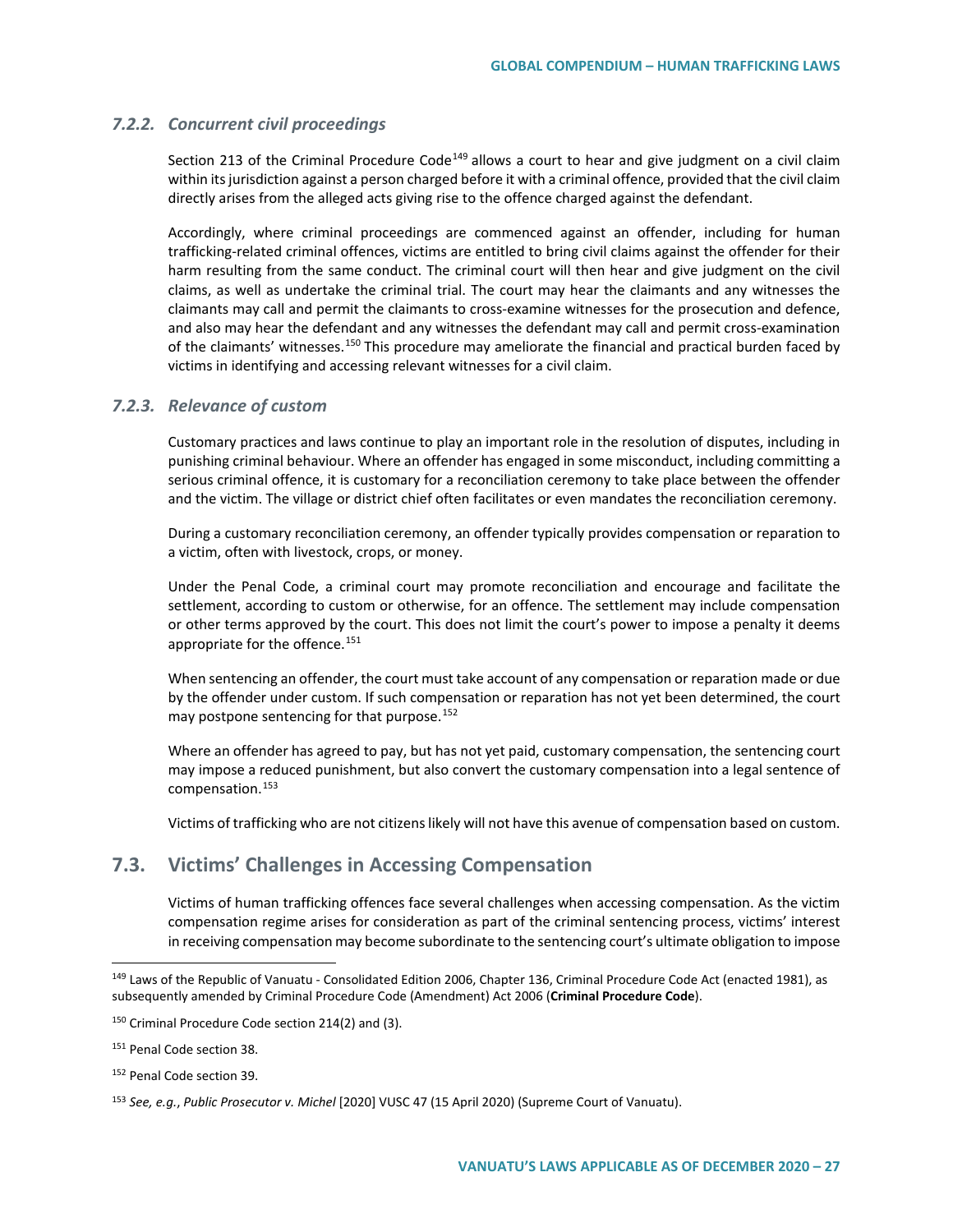a just and proportionate sentence on offenders. Thus, for example, where offenders are sentenced to a significant term of imprisonment, a sentencing court is unlikely to sentence offenders to pay compensation.[154](#page-27-0)

Furthermore, as victims usually are not parties in the criminal proceedings, victims have to rely on prosecutors to request a sentence of compensation. Disregarding legal requirements, <sup>[155](#page-27-1)</sup> sentencing courts also rarely give their reasons for declining to impose a sentence of compensation,  $156$  judging by the published decisions.<sup>[157](#page-27-3)</sup> In addition, because a sentencing court must take account of the offender's capacity to pay compensation,<sup>[158](#page-27-4)</sup> sentencing courts will not generally impose a sentence of compensation where the offender is impecunious or where the court lacks the information necessary to determine an offender's financial capacity.[159](#page-27-5)

Victims of human trafficking also face more basic challenges. The first prosecution for human trafficking offences, which began in November 2019 against four Bangladeshi nationals who had been arrested in March 2019, demonstrated ways in which the Government could improve protection for victims (in that case, 101 Bangladeshi nationals): The Government did not have designated funds to provide victims with necessities, such as housing, health services, and food, so it needed to divert funds from other budgets; the Government required some victims to remain in Vanuatu to serve as witnesses; victims who participated in the court proceedings were given longer-term shelter options, immigration support, legal support, and witness protection services and advocacy, but those who did not participate received only short-term housing and flights back to Bangladesh funded by an international organisation; the Government withdrew support during 2020;<sup>[160](#page-27-6)</sup> and because the Government did not have a process to change victims' immigration status so they could work while awaiting conclusion of the court process, some victims faced increased deht  $161$ 

<span id="page-27-4"></span><sup>158</sup> Penal Code sections 40(5) and 43.

<span id="page-27-5"></span><sup>159</sup> *Public Prosecutor v. George* [2020] VUSC 49 (16 April 2020) (Supreme Court of Vanuatu).

<span id="page-27-6"></span><sup>160</sup> "Vanuatu 2018 Human Rights Report," published by the United States Department of State, Bureau of Democracy, Human Rights and Labor, available at[: https://www.state.gov/wp-content/uploads/2019/03/VANUATU-2018.pdf.](https://www.state.gov/wp-content/uploads/2019/03/VANUATU-2018.pdf)

<span id="page-27-0"></span> <sup>154</sup> *Public Prosecutor v. Hocten* [2020] VUSC 11 (20 February 2020) (Supreme Court of Vanuatu).

<span id="page-27-1"></span><sup>&</sup>lt;sup>155</sup> Penal Code section 40(11).

<span id="page-27-2"></span><sup>&</sup>lt;sup>156</sup> A review of the 1,179 published sentencing decisions of the Supreme Court of Vanuatu in which a sentence of compensation was available but not ordered revealed that courts gave their reasons for not ordering compensation in 53, or approximately 4.5% of, cases.

<span id="page-27-3"></span><sup>157</sup> *See, e.g.*, *Public Prosecutor v. Naline* [2007] VUSC 78 (19 September 2007) (Supreme Court of Vanuatu); *Public Prosecutor v. Pala* [2007] VUSC 89 (12 October 2007) (Supreme Court of Vanuatu); *Public Prosecutor v. Tunat* [2009] VUSC 32 (15 May 2009) (Supreme Court of Vanuatu); *Public Prosecutor v. Moli* [2011] VUSC 67 (24 May 2011) (Supreme Court of Vanuatu); *Public Prosecutor v. Wai* [2019] VUSC 181 (13 December 2019) (Supreme Court of Vanuatu); *Public Prosecutor v. Kalwas* [2020] VUSC 290 (16 November 2020) (Supreme Court of Vanuatu).

<span id="page-27-7"></span><sup>161</sup> U.S. Dep't of State, Trafficking in Persons Report 536-538 (2020), available at: [https://www.state.gov/wp](https://www.state.gov/wp-content/uploads/2020/06/2020-TIP-Report-Complete-062420-FINAL.pdf)[content/uploads/2020/06/2020-TIP-Report-Complete-062420-FINAL.pdf.](https://www.state.gov/wp-content/uploads/2020/06/2020-TIP-Report-Complete-062420-FINAL.pdf)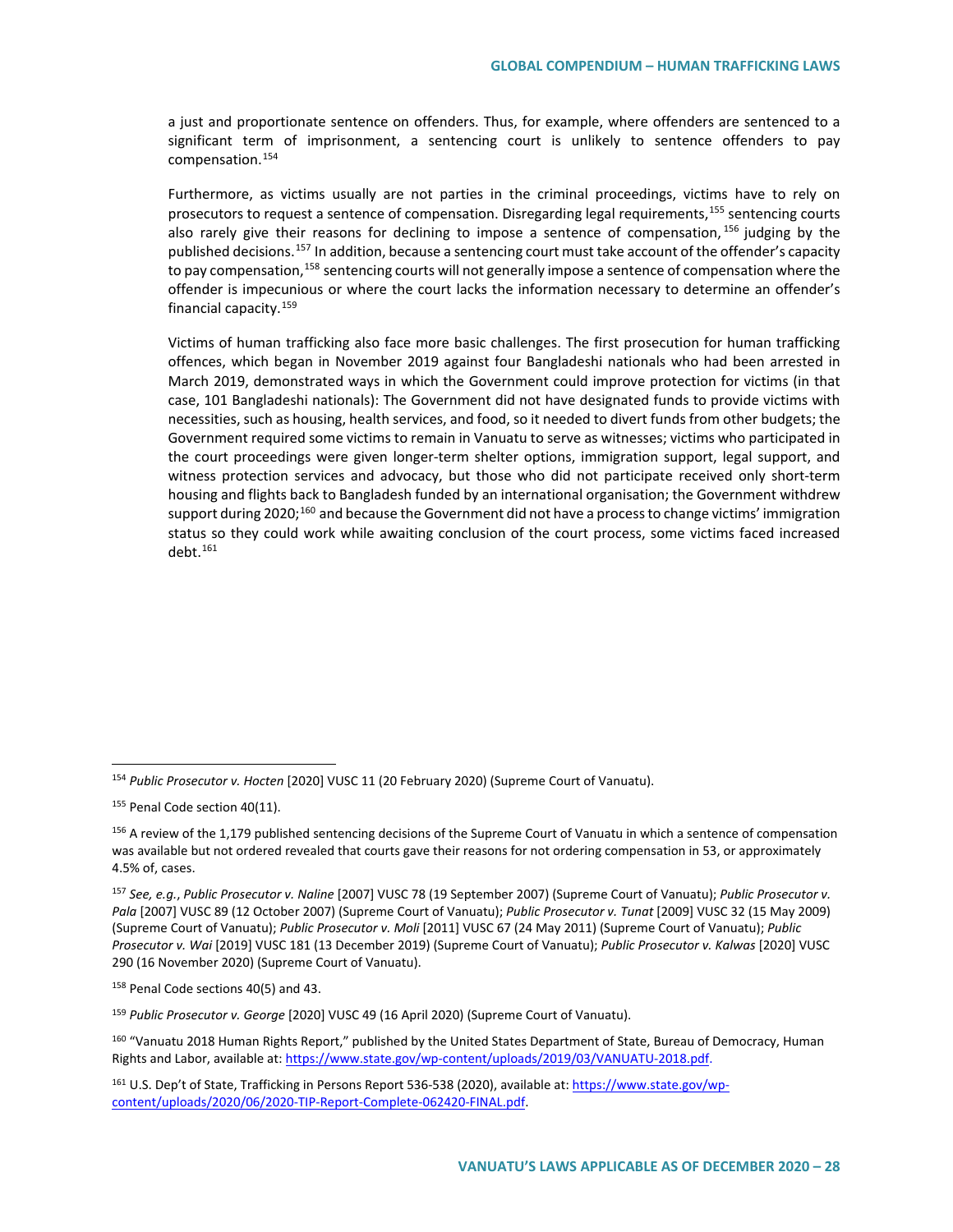# **8. VANUATU'S MULTIDISCIPLINARY/INTERAGENCY COOPERATION APPROACH**

### **8.1. Domestic Policies and Institutional Cooperation**

### *8.1.1. Joint Agency Group*

Vanuatu has established a Joint Agency Group (**JAG**), which consists of the Department of Immigration, the Department of Customs and Inland Revenue, and various law enforcement agencies, to control Vanuatu's border and human trafficking activity.<sup>[162](#page-28-0)</sup> The Government developed a border management curriculum with the International Organization for Migration (**IOM**) and has mobilised trainers from the Department of Immigration and Department of Customs and Inland Revenue to train border officials, including guidance on visas, smuggling, trafficking, and interviewing migrants.<sup>[163](#page-28-1)</sup> The IOM also assisted these departments in preparing the 2018 Border Control Operation Standard Operational Procedurals Manual. The manual has procedures for border control operations and checklists that border officials are beginning to use in their daily work.<sup>[164](#page-28-2)</sup> One of these checklists addresses human trafficking and provides guidance to officials on victim identification. The IOM and Australia's border force have also collaborated to bolster the capacity of Vanuatu's frontline and secondary-line border officials.<sup>[165](#page-28-3)</sup>

Despite this inter-agency approach to human trafficking and recent improvements in border control, Vanuatu would benefit from better inter-institutional coordination mechanisms and a dedicated national body responsible for its policies and responses to human trafficking. The Government also does not publish much information on counter-trafficking activities and statistics. Vanuatu first reported experiencing and managing victims of human trafficking in 2018.<sup>[166](#page-28-4)</sup>

### *8.1.2. Disaster response and climate change risk*

The Vanuatu Climate Change and Disaster Risk Reduction Policy 2016-2030 addresses the recovery needs of individuals who have been displaced because of natural disasters or the effects of climate change.<sup>[167](#page-28-5)</sup> The policy was developed with support and contributions from the United Nations Development Programme, Secretariat of the Pacific Community, the German Agency for International Cooperation, the Australian Government, as well as a number of national government ministries and departments. Vanuatu has also ratified the United Nations Framework Convention on Climate Change and attends international climaterelated forums.

In the aftermath of Tropical Cyclone Pam in March 2015, the Government of Vanuatu, with the support of humanitarian agencies, created a National Cluster System to implement disaster-preparedness activities

<span id="page-28-0"></span> <sup>162</sup> [https://migrationdataportal.org/sites/default/files/2018-11/MGI%20Vanuatu%20final.pdf.](https://migrationdataportal.org/sites/default/files/2018-11/MGI%20Vanuatu%20final.pdf)

<span id="page-28-1"></span><sup>163</sup> [https://www.iom.int/news/ioms-vanuatu-migration-and-border-capability-improvement-programme-steps-competencies](https://www.iom.int/news/ioms-vanuatu-migration-and-border-capability-improvement-programme-steps-competencies-border-control-officers)[border-control-officers;](https://www.iom.int/news/ioms-vanuatu-migration-and-border-capability-improvement-programme-steps-competencies-border-control-officers) [https://www.unescap.org/sites/default/d8files/event](https://www.unescap.org/sites/default/d8files/event-documents/Vanuatu_Voluntary%20GCM%20Survey%20Report.pdf)[documents/Vanuatu\\_Voluntary%20GCM%20Survey%20Report.pdf;](https://www.unescap.org/sites/default/d8files/event-documents/Vanuatu_Voluntary%20GCM%20Survey%20Report.pdf) [https://humanitariancompendium.iom.int/node/2338/appeals-print/.](https://humanitariancompendium.iom.int/node/2338/appeals-print/)

<span id="page-28-2"></span><sup>164</sup> [https://www.unescap.org/sites/default/d8files/event-documents/Vanuatu\\_Voluntary%20GCM%20Survey%20Report.pdf.](https://www.unescap.org/sites/default/d8files/event-documents/Vanuatu_Voluntary%20GCM%20Survey%20Report.pdf)

<span id="page-28-3"></span><sup>165</sup> [https://www.iom.int/news/ioms-vanuatu-migration-and-border-capability-improvement-programme-steps-competencies](https://www.iom.int/news/ioms-vanuatu-migration-and-border-capability-improvement-programme-steps-competencies-border-control-officers)[border-control-officers;](https://www.iom.int/news/ioms-vanuatu-migration-and-border-capability-improvement-programme-steps-competencies-border-control-officers) [https://www.unescap.org/sites/default/d8files/event](https://www.unescap.org/sites/default/d8files/event-documents/Vanuatu_Voluntary%20GCM%20Survey%20Report.pdf)[documents/Vanuatu\\_Voluntary%20GCM%20Survey%20Report.pdf.](https://www.unescap.org/sites/default/d8files/event-documents/Vanuatu_Voluntary%20GCM%20Survey%20Report.pdf)

<span id="page-28-4"></span><sup>166</sup> [https://www.unescap.org/sites/default/d8files/event-documents/Vanuatu\\_Voluntary%20GCM%20Survey%20Report.pdf.](https://www.unescap.org/sites/default/d8files/event-documents/Vanuatu_Voluntary%20GCM%20Survey%20Report.pdf)

<span id="page-28-5"></span><sup>167</sup> [https://policy.asiapacificenergy.org/sites/default/files/vanuatu\\_cc\\_drr\\_policy\\_minus\\_att4v4.pdf.](https://policy.asiapacificenergy.org/sites/default/files/vanuatu_cc_drr_policy_minus_att4v4.pdf)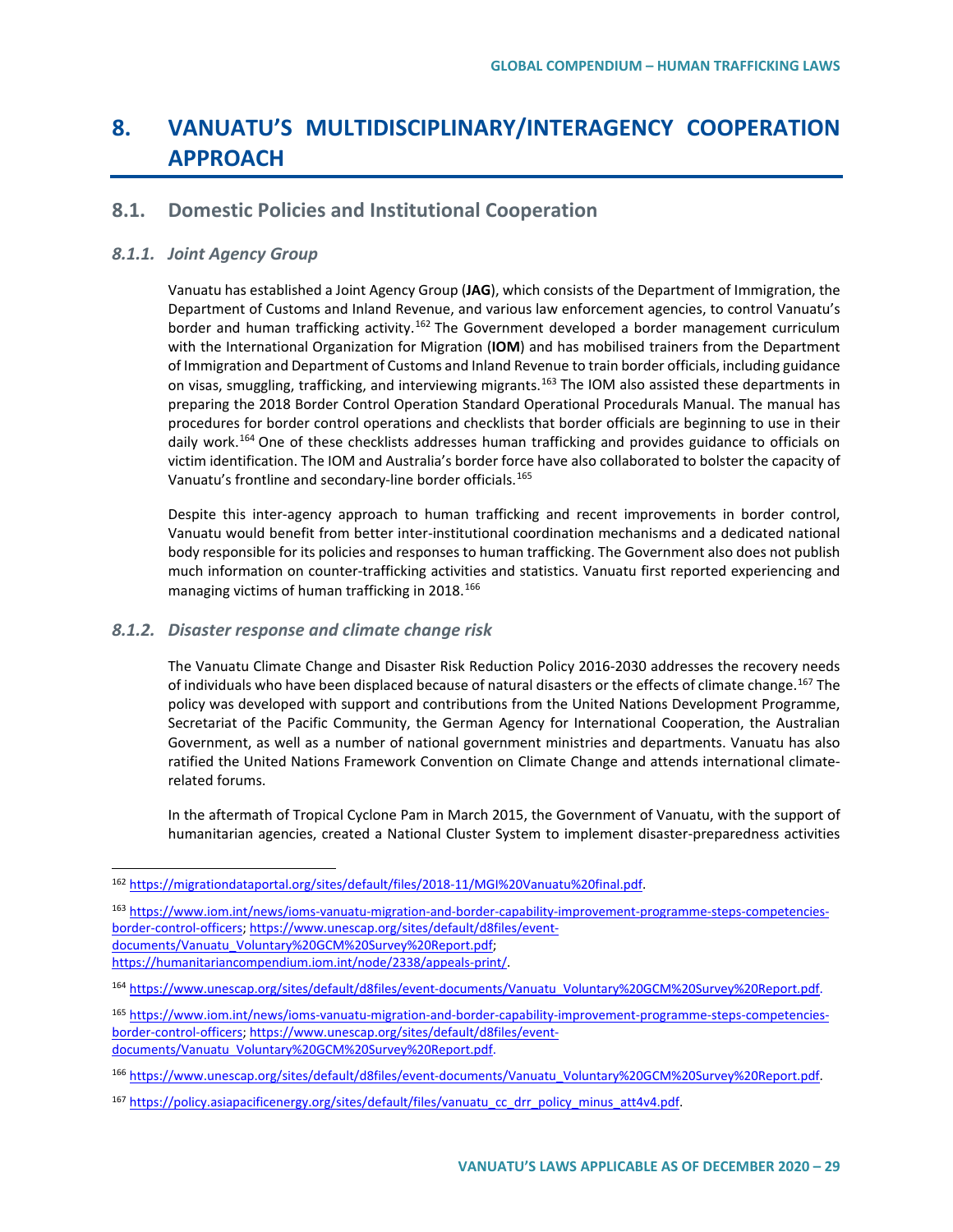throughout the year, and to respond to disasters whenever they arise. There are eight technical clusters, each led by a government agency and a humanitarian partner, including: Education; Emergency Telecommunications; Food Security and Agriculture; Gender and Protection; Health and Nutrition; Logistics; Shelter; and Water, Sanitation and Hygiene. The Inter-Cluster is the coordinating mechanism for these eight clusters.[168](#page-29-0)

Despite these national responses to the ongoing threat of humanitarian crises, as of August 2018, there were no official processes for making exceptions to immigration procedures for immigrants whose originating country is experiencing a humanitarian crisis.<sup>[169](#page-29-1)</sup> Guidelines and operating procedures for the temporary or permanent relocation of displaced persons are also yet to be developed. The provision of social services in communities devastated by disasters, and areas of relocation, is also in need of improvement.

### **8.2. Transnational Cooperation**

### *8.2.1. Australia-Vanuatu partnership*

Australia continues to be Vanuatu's primary humanitarian partner. Australia works closely with the Government of Vanuatu to implement Australia's new development strategy, focused on three pillars: health security, stability, and economic recovery. The second pillar, stability, includes building resilience to security challenges, including transnational crime, climate and disaster resilience, border management, and human security. These security challenges are also recognised in the Boe Declaration on Regional Security, which provides the mandate for the Pacific Islands Forum.<sup>[170](#page-29-2)</sup>

In 2020, the Australian Minister for Foreign Affairs announced that Australia is working in partnership with the Government of Vanuatu to establish a permanent Pacific Fusion Centre in Port Vila.<sup>171</sup> The Pacific Fusion Centre seeks to build regional capacity to respond to shared security threats identified in the Boe Declaration on Regional Security, including human trafficking.

### *8.2.2. Transnational Crime Unit*

In 2002, the Australian Federal Police established the Pacific Transnational Crime Network (**PTCN**). [172](#page-29-4) The PTCN is an intelligence network for Pacific law enforcement agencies to combat transnational, serious, and organised crime, such as drugs and arms trafficking, terrorism, money laundering, people smuggling, and human trafficking. It consists of 28 locally staffed Transnational Crime Units (**TCUs**) across the Pacific region, including Vanuatu. The Pacific Transnational Crime Coordination Centre (**PTCCC**) in Samoa performs a central coordinating role and contributes to the identification of current and emerging risks in the region. TCUs, which are responsible for exchanging information between each other and the PTCCC, are potential sources of information on transnational human trafficking and an important link to regional capacitybuilding.[173](#page-29-5)

The TCU in Vanuatu operates as an arm of its National Intelligence Unit. The TCU focuses on transnational issues affecting Vanuatu, such as human trafficking, and assists border forces. The TCU's 2019 national

<span id="page-29-0"></span> <sup>168</sup> [https://ndmo.gov.vu/resources/clusters.](https://ndmo.gov.vu/resources/clusters)

<span id="page-29-1"></span><sup>169</sup> [https://migrationdataportal.org/sites/default/files/2018-11/MGI%20Vanuatu%20final.pdf.](https://migrationdataportal.org/sites/default/files/2018-11/MGI%20Vanuatu%20final.pdf)

<span id="page-29-2"></span><sup>170</sup> [https://www.forumsec.org/2018/09/05/boe-declaration-on-regional-security/.](https://www.forumsec.org/2018/09/05/boe-declaration-on-regional-security/)

<span id="page-29-3"></span><sup>171</sup> [https://www.foreignminister.gov.au/minister/marise-payne/media-release/pacific-fusion-centre-be-established-vanuatu.](https://www.foreignminister.gov.au/minister/marise-payne/media-release/pacific-fusion-centre-be-established-vanuatu)

<span id="page-29-4"></span><sup>172</sup> [https://www.afp.gov.au/what-we-do/our-work-overseas/afp-across-world#pacific.](https://www.afp.gov.au/what-we-do/our-work-overseas/afp-across-world#pacific)

<span id="page-29-5"></span><sup>173</sup> [https://www.iom.int/sites/default/files/our\\_work/DMM/MAD/traffi1.pdf.](https://www.iom.int/sites/default/files/our_work/DMM/MAD/traffi1.pdf)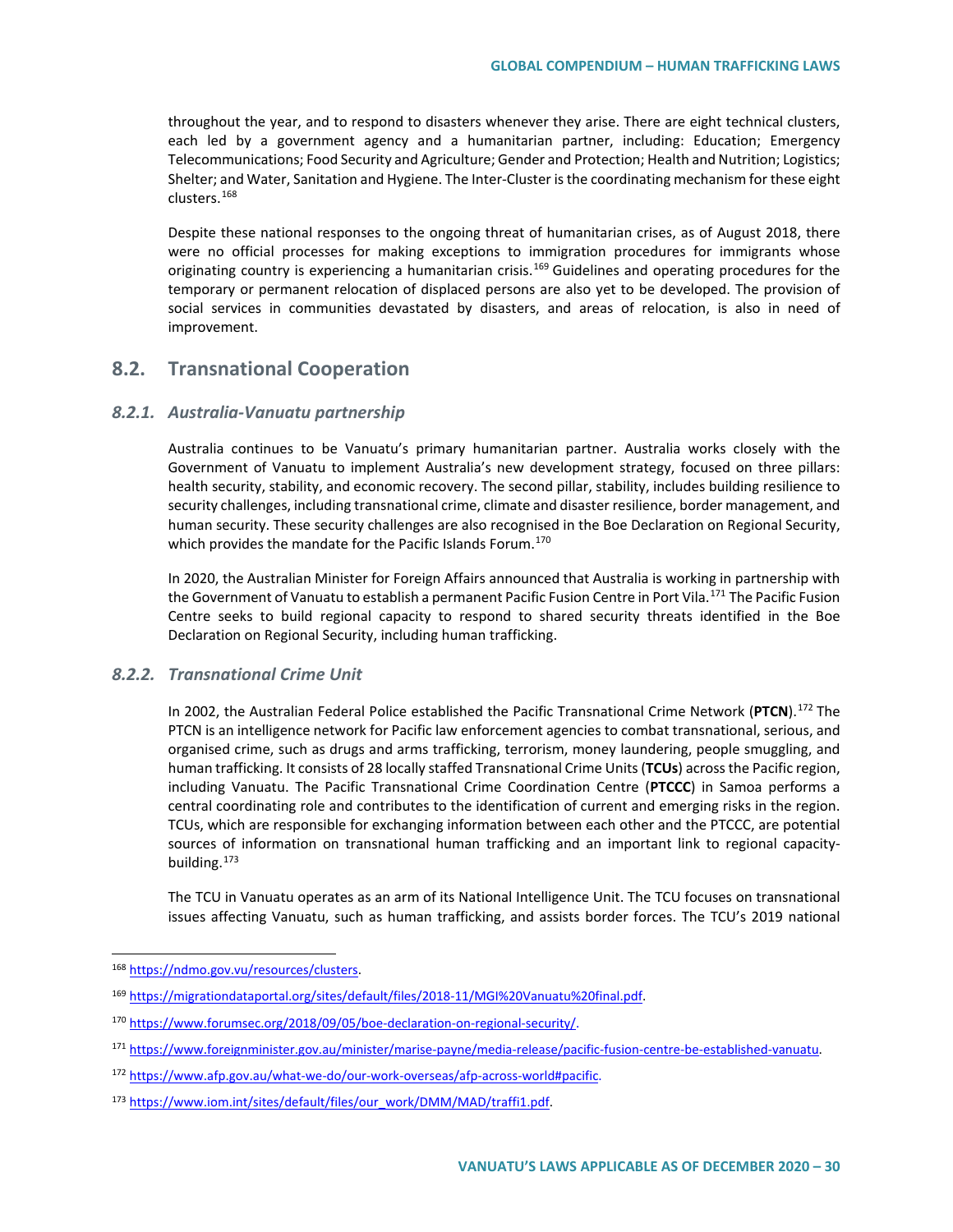security strategy recognised human trafficking as a threat to national and human security. Accordingly, the strategy had action items related to human trafficking, including developing a framework to aid persons displaced by natural disasters, creating support systems for crime victims, and improving the monitoring of territorial waters.<sup>[174](#page-30-0)</sup> However, the U.S. Department of State's 2021 Trafficking in Persons Report on Vanuatu reported that limited resources and a failure to address all forms of trafficking hindered the implementation of the TCU's national strategy.

### *8.2.3. Bali Process on People Smuggling, Trafficking in Persons, and Related Transnational Crime*

The Bali Process on People Smuggling, Trafficking in Persons and Related Transnational Crime (**Bali Process**) was established in 2002 as a regional forum for policy dialogue, information sharing, cross-border law enforcement, and practical cooperation to raise public awareness and address the challenges of people smuggling, human trafficking, and related transnational crimes. The Bali Process is co-chaired by Australia and Indonesia, and currently has 45 member states (including Vanuatu) and four member organisations. The Sixth Bali Process Ministerial Conference endorsed the 2016 Bali Declaration, which acknowledged the growing scale and complexity of irregular migration and supported measures that would contribute to comprehensive long-term strategies for addressing people smuggling and human trafficking.<sup>[175](#page-30-1)</sup> The Bali Process now has a permanent Government and Business Forum to enhance collaboration between businesses and governments on combating human trafficking, forced labour, child labour, and modern slavery.

### *8.2.4. Pacific Immigration Directors' Conference*

Vanuatu is a member of the Pacific Immigration Directors' Conference (**PIDC**), which was established in 1996.<sup>[176](#page-30-2)</sup> The PIDC is a regional forum for immigration agencies to meet annually to discuss issues of mutual interest and to facilitate cooperation, with the objective of strengthening the integrity of immigration systems and territorial borders throughout the Pacific. The PIDC's work includes: developing and harmonising immigration policy and legislation to be consistent with international standards; collating, exchanging, and analysing information about irregular migration to support evidence-based policy-making; conveying the views of Pacific immigration agencies at regional and international forums; and ensuring immigration officials are equipped to manage their borders and prevent criminal activity. The PIDC is also developing a Regional Framework to Combat Human Trafficking and People Smuggling, and it has published a policy brief on this issue.<sup>[177](#page-30-3)</sup>

### **8.3. NGO Cooperation**

The IOM is a United Nations related entity and the leading inter-governmental organisation in the field of migration. The IOM provides services and advice to migrants and the governments of its 174 member

<span id="page-30-0"></span> <sup>174</sup> [https://www.state.gov/reports/2020-trafficking-in-persons-report/sample-2020-tip-report-eap/.](https://www.state.gov/reports/2020-trafficking-in-persons-report/sample-2020-tip-report-eap/)

<span id="page-30-1"></span><sup>175</sup> *Bali Declaration on People Smuggling, Trafficking in Persons and Related Transnational Crime* (Bali, 23 March 2016), available at:

[https://www.baliprocess.net/UserFiles/baliprocess/File/Bali%20Declaration%20on%20People%20Smuggling%20Trafficking%20i](https://www.baliprocess.net/UserFiles/baliprocess/File/Bali%20Declaration%20on%20People%20Smuggling%20Trafficking%20in%20Persons%20and%20Related%20Transnational%20Crime%202016%20(1).pdf) [n%20Persons%20and%20Related%20Transnational%20Crime%202016%20\(1\).pdf.](https://www.baliprocess.net/UserFiles/baliprocess/File/Bali%20Declaration%20on%20People%20Smuggling%20Trafficking%20in%20Persons%20and%20Related%20Transnational%20Crime%202016%20(1).pdf) *See also Declaration of The Seventh Ministerial Conference of The Bali Process on People Smuggling, Trafficking in Persons and Related Transnational Crime (Bali Process)* (Bali, 7 August 2018), available at:

[https://www.baliprocess.net/UserFiles/baliprocess/File/BPMC%207%20Ministerial%20Declaration-Final\(2\)\(2\).pdf.](https://www.baliprocess.net/UserFiles/baliprocess/File/BPMC%207%20Ministerial%20Declaration-Final(2)(2).pdf)

<span id="page-30-2"></span><sup>176</sup> [https://www.pidcsec.org/about-us/.](https://www.pidcsec.org/about-us/)

<span id="page-30-3"></span><sup>177</sup> [https://www.pidcsec.org/UserFiles/PidcSec/File/Policy/20100924-Policy-brief%202-Human-Trafficking-and-People-](https://www.pidcsec.org/UserFiles/PidcSec/File/Policy/20100924-Policy-brief%202-Human-Trafficking-and-People-Smuggling.pdf)[Smuggling.pdf.](https://www.pidcsec.org/UserFiles/PidcSec/File/Policy/20100924-Policy-brief%202-Human-Trafficking-and-People-Smuggling.pdf)